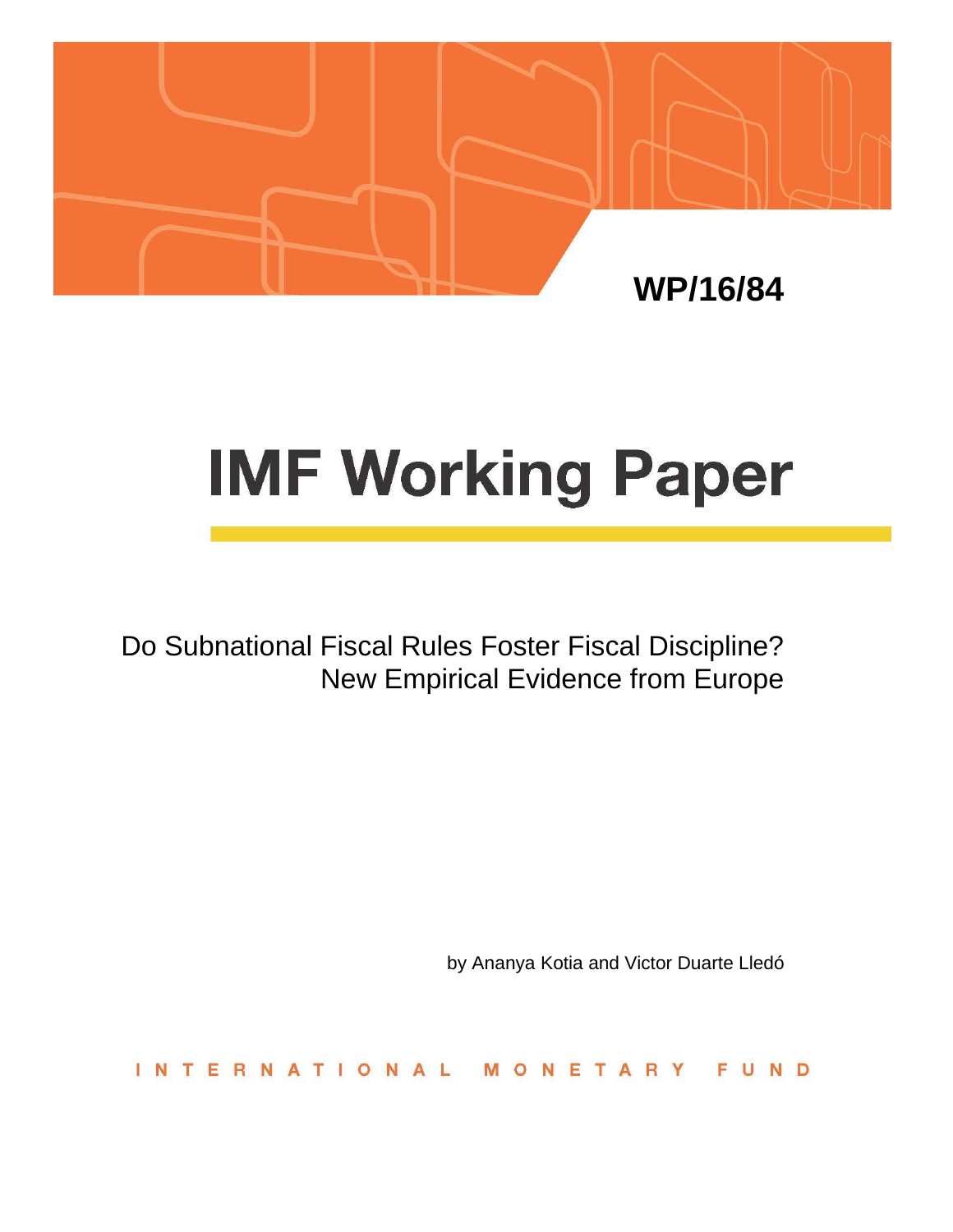#### **IMF Working Paper**

#### Fiscal Affairs Department

#### **Do Subnational Fiscal Rules Foster Fiscal Discipline? New Empirical Evidence from Europe<sup>1</sup>**

#### **Prepared by Ananya Kotia and Victor Duarte Lledó**

Authorized for distribution by Benedict Clements

April 2016

*IMF Working Papers* **describe research in progress by the author(s) and are published to elicit comments and to encourage debate.** The views expressed in IMF Working Papers are those of the author(s) and do not necessarily represent the views of the IMF, its Executive Board, or IMF management.

#### **Abstract**

This paper studies how fiscal rules interact with the intergovernmental fiscal framework to foster fiscal discipline among European subnational governments. We use political variables describing the fiscal attitudes of the central government as instruments to obtain consistent estimates of the impact of subnational fiscal rules on fiscal balances. The results suggest that the discipline-enhancing effect of fiscal rules is weaker when there are large "vertical fiscal imbalances" that is, large differences in revenue and spending assignments across the different levels of government. These findings imply that separate reforms to reduce excessive vertical fiscal imbalances complement a rules-based fiscal framework that is aimed at fostering fiscal discipline.

JEL Classification Numbers: E61, E62, H63, H77

 $\overline{a}$ 

Keywords: Fiscal policy, fiscal rules, fiscal discipline, intergovernmental relations, Europe

Authors' E-Mail Addresses: [ananyakotia@gmail.com;](mailto:ananyakotia@gmail.com) [vlledo@imf.org.](mailto:vlledo@imf.org) 

 $1$  We would like to thank Benedict Clements, Ernesto Crivelli, Xavier Debrun, Dirk Foremny, Vitor Gaspar, Sanjeev Gupta, Mark Hallerberg, Fred Lima, Tigran Poghosyan, Andrea Schaechter, Rene Tapsoba, Fred Toscani, Tao Wu, and participants at the IMF Fiscal Affairs Department Seminar Series for helpful discussions and valuable comments. Jeffrey Pichocki and Younghun Kim provided excellent editorial and research assistance.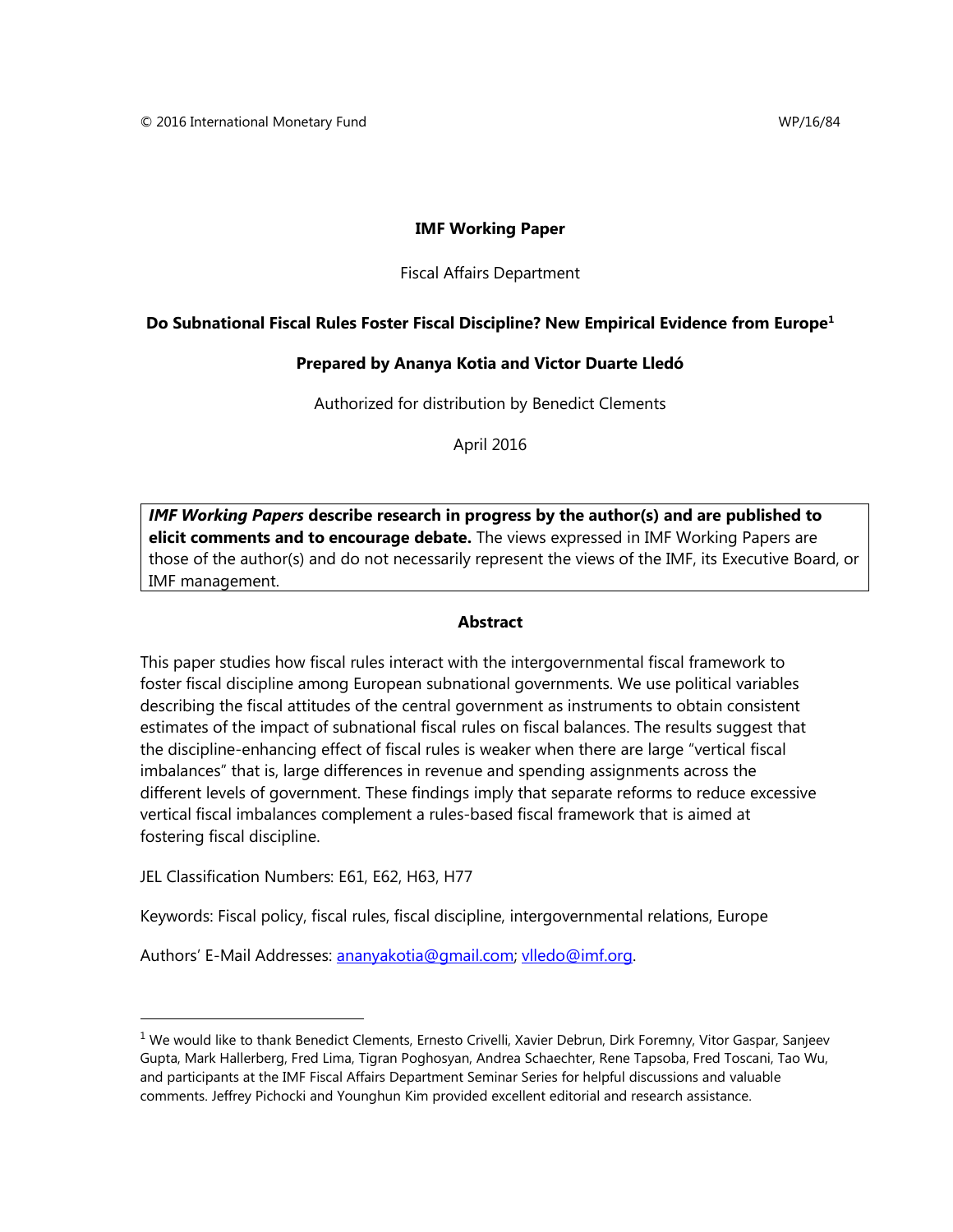# **Contents**

| <b>Tables</b>                                                                     |  |
|-----------------------------------------------------------------------------------|--|
|                                                                                   |  |
| 2. FD GMM Estimates of the VFI Impact on the Effectiveness of SNG Fiscal Rules 19 |  |
| 3. LSDVC Estimates of the VFI Impact on the Effectiveness of SNG Fiscal Rules 22  |  |
| 4. Robustness Check 1-FD GMM Estimates of the VFI Impact on the Effectiveness of  |  |
|                                                                                   |  |
| 5. Robustness Check 2-FD GMM Estimates of the VFI Impact on the Effectiveness of  |  |
|                                                                                   |  |
| 6. Robustness Check 3-FD GMM Estimates of the VFI Impact on the Effectiveness of  |  |

# Page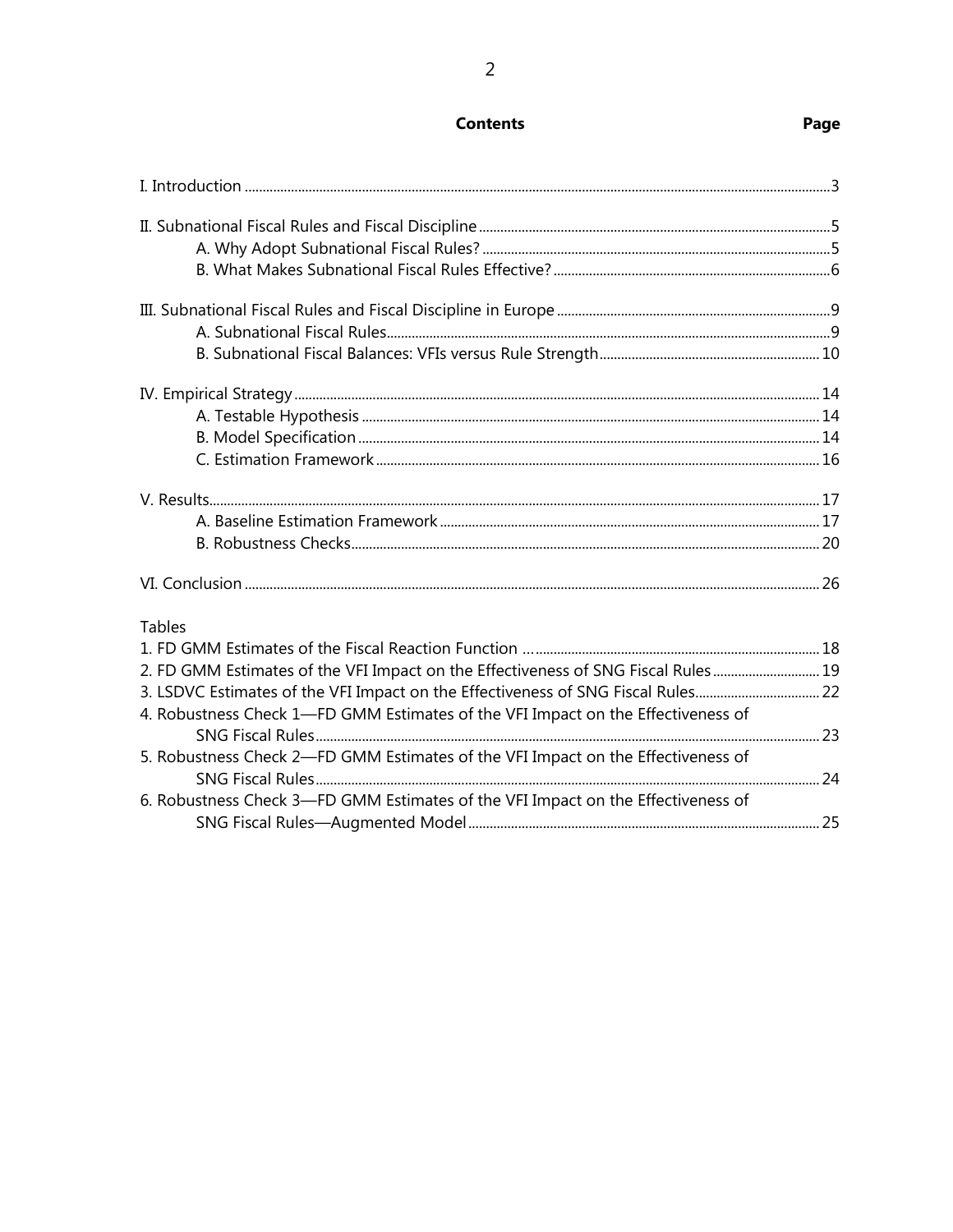# Figures

| 5. Evolution of Median VFI Level and Subnational Primary Balances, 1995-2012 12 |  |
|---------------------------------------------------------------------------------|--|
|                                                                                 |  |
|                                                                                 |  |
|                                                                                 |  |
| Appendices                                                                      |  |
|                                                                                 |  |
|                                                                                 |  |
|                                                                                 |  |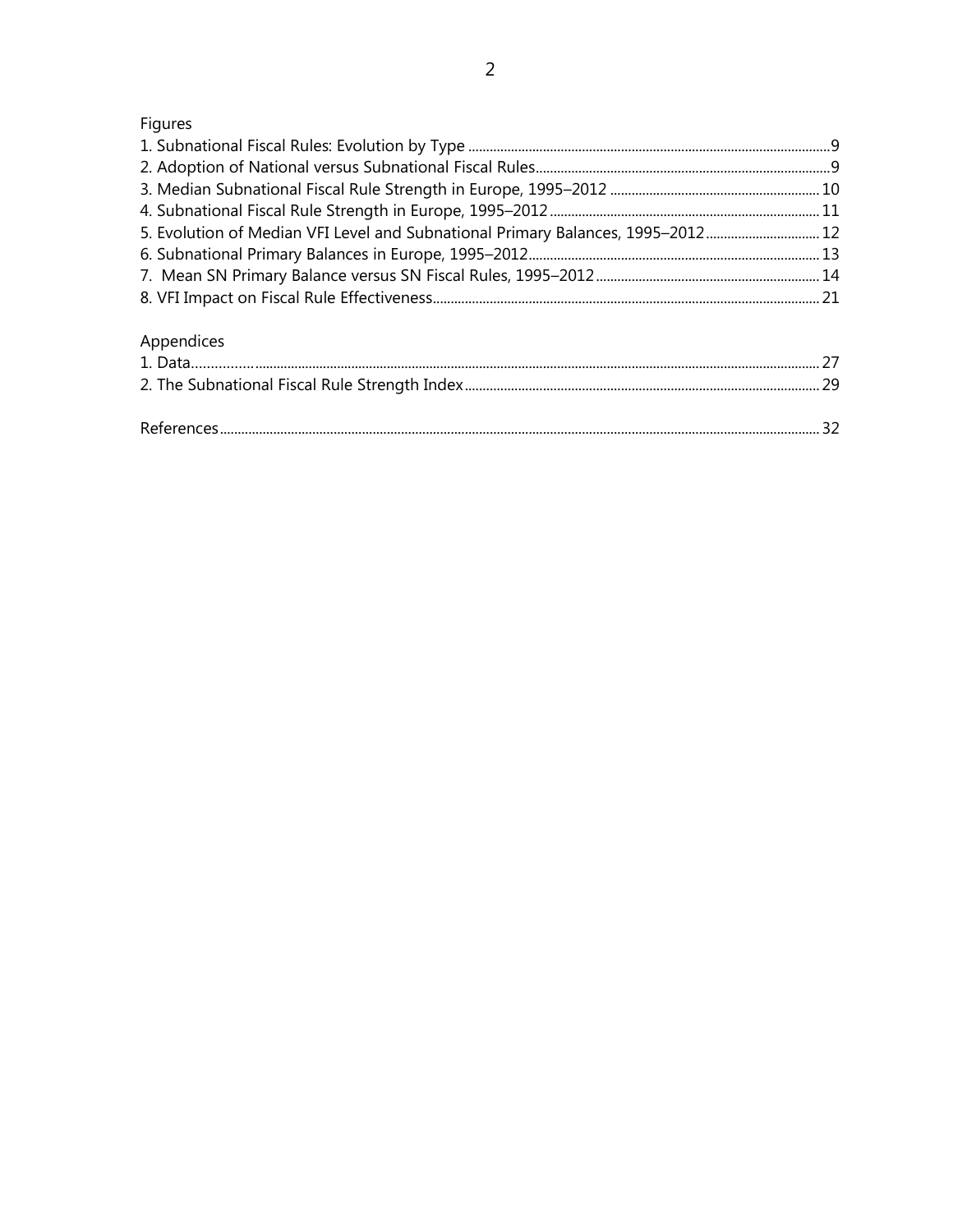#### **I. INTRODUCTION**

The need to put national and subnational fiscal positions to a sound footing, following the Eurozone debt crisis, has brought fiscal rules back to the forefront of the policy debate in Europe (OECD, 2014; Lledó and Pereira, 2015). Fiscal rules have been associated with a greater probability of stabilizing debt (Molnar, 2012). However, their influence depends crucially on key design characteristics such as sufficient flexibility, a clear institutional mechanism to check deviations from targets, and an unambiguous link between numerical targets and the ultimate objective (Kumar and others, 2009). Improving their effectiveness is, therefore, critical for the success of on-going national fiscal consolidation strategies and has become central to the current discussion on reforming the European Union (EU) fiscal governance framework (Andrle and others, 2015).

Though these concerns plague both national and subnational rules, the debate has primarily focused on the former. There is an extensive body of empirical and theoretical work on the effectiveness of national fiscal rules (see, for instance, Debrun and others, 2008), but the literature on the discipline-enhancing effect of subnational fiscal rules is largely confined to theoretical analyses and qualitative case studies.<sup>2</sup> Furthermore, empirical assessments of the effectiveness of subnational fiscal rules have often overlooked a key feature in the design of the intergovernmental fiscal framework: the presence of vertical fiscal imbalances (VFIs). A vertical fiscal imbalance occurs when there is a gap between own spending (total spending minus transfers paid) and own revenues (total revenues minus transfers received).<sup>3</sup> This gap often occurs when the devolution of spending responsibilities outpaces the devolution of revenue mandates, leaving subnational governments with limited tax autonomy to comply with their spending obligations.

A vast analytical literature identifies large VFIs as one of the main sources of fiscal indiscipline at the subnational level (Rodden and others 2003; Oates, 2006). High levels of VFIs may worsen fiscal outcomes of subnational governments (SNGs henceforth) through two channels: the common pool and moral hazard problems. The first occurs when a bulk of subnational spending is financed out of own revenues and from a common-pool of resources. SNGs that suffer from high levels of VFI may fail to internalize the full cost of fulfilling their spending mandates. This may lead to overspending due to a softening of their budget constraint (Rodden, 2002). Moral hazard, on the other hand, occurs due to insufficient tax autonomy, which may generate bail out expectations among SNGs that are unable to fulfill their spending obligations (Von Hagen and Eichengreen, 1996). Over-borrowing and soft SNG budget constraints may ensue. Recent studies such as Asatryan and others (2012) and Eyraud and Lusinyan (2013) have found evidence to support a negative relationship between VFIs and fiscal discipline at subnational and general government levels, respectively.

<sup>&</sup>lt;sup>2</sup> Braun and Tommasi (2004), Ter-Minassian (2007, 2015), and Crivelli and Shah (2009) review the theory and distill policy lessons from country experiences. Empirical assessments have been largely confined to intra-country studies, such as those of U.S. states, Swiss cantons, and Canadian provinces (see below).

 $3$  We measure VFIs as the share of subnational own spending not financed through own revenues (more details in section III.B).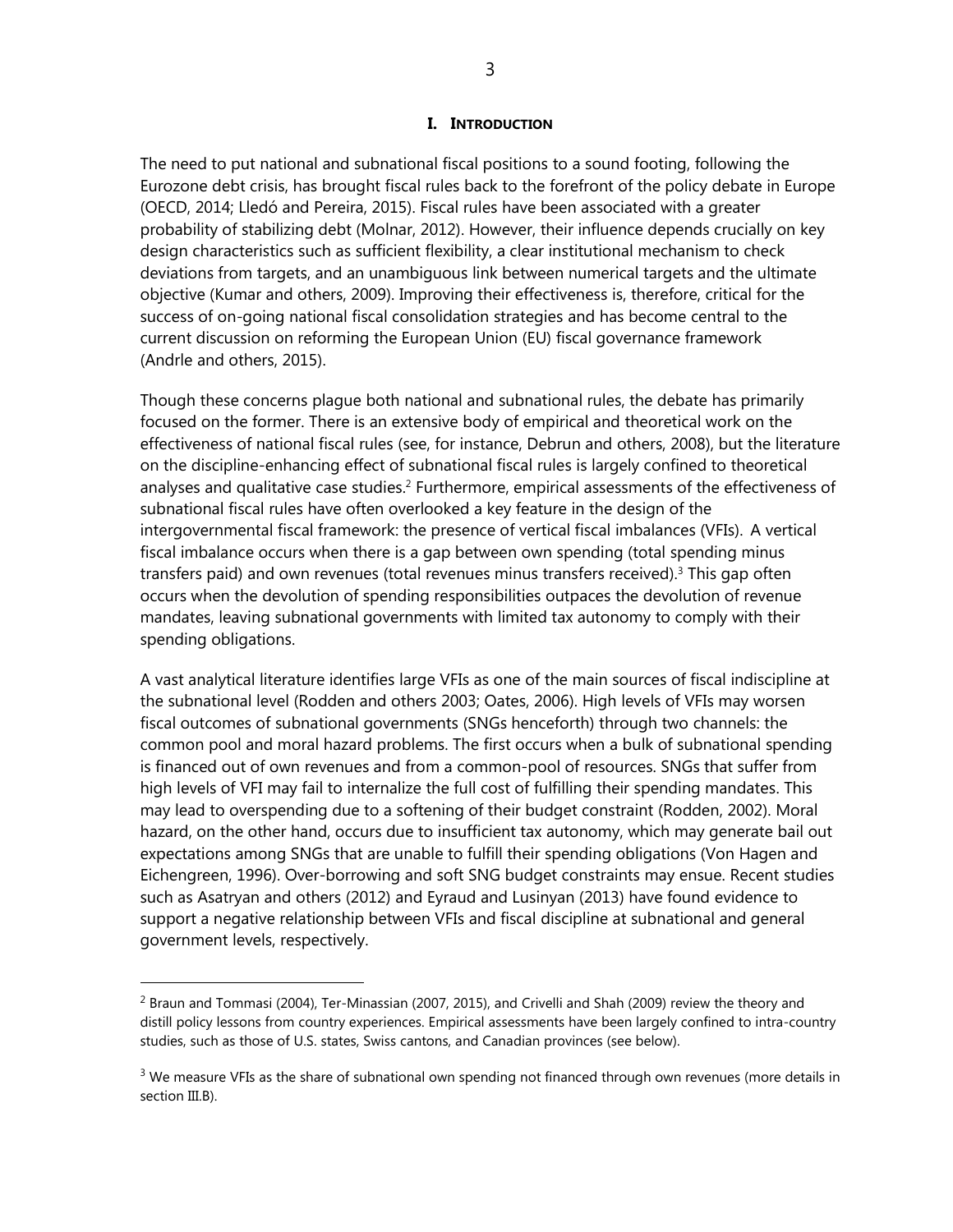For analogous reasons, the problems of moral hazard and of the common pool of resources may diminish the effectiviness of fiscal rules. The soft budget constraints that result from the common-pool and moral hazard problems, work together to lower the cost of non-compliance of subnational fiscal rules faced by SNGs. This relationship between VFIs and the effectiveness of fiscal rules at the subnational level has not received much attention in the literature so far. We find empirical evidence to support this testable hypothesis, namely, that an increase in the level of VFIs, reduces the effectiveness of subnational fiscal rules by decreasing their marginal impact on subnational fiscal outcomes.

The main contribution of this paper is, therefore, to close the gap in the empirical literature by evaluating the impact of subnational fiscal rules on fiscal balances and assess how they operate at varying levels of VFIs. Two studies have looked at similar issues. Plekanov and Singh (2007) find that VFIs undermine the effectiveness of subnational borrowing controls in a sample of advanced and developing countries, while Foremny (2014) has shown strong subnational fiscal rules to be effective only among non-federal EU countries, where VFIs are presumably lower. We build on these studies by showing that there is a significant interaction effect between subnational fiscal rules and VFIs. In doing so, we also extend the work of Eyraud and Lusinyan (2013) by looking at the impact of VFIs on fiscal performance when the strength of subnational fiscal rules varies.

Our second contribution is methodological. It is well known that potential concerns of reverse causality and simultaneity may bias the estimates of the impact of fiscal rules on fiscal performance. To the best of our knowledge, Foremny (2014) is the only paper dealing with the endogeneity of subnational fiscal rules in Europe. Our identification strategy builds on Foremny (2014). We exploit the fact that rules applied to SNGs have largely been imposed by the central government and are thus influenced by national political factors. These factors, such as the timing of national elections and the fragmentation in the national government coalitions, encapsulate the central government's fiscal attitudes toward fiscal discipline, and ultimately, their preference for strong rules. However, these national political variables do not directly affect subnational fiscal outcomes. They may, therefore, be used as valid instruments for the strength of fiscal rules at the subnational level. Foremny's approach consists of using an instrumental variable estimate of a fiscal reaction function. However, this approach restricts the reaction function to a static specification to avoid the Nickel bias (Nickel, 1981). Therefore, to address the endogeneity biases, while at the same time maintaining the dynamic nature of the specification (by including a lagged dependent variable), we use national political variables as external instruments in a first difference GMM framework.<sup>4</sup>

Against this backdrop, we construct indices capturing the strength of subnational fiscal rules across a number of attributes of rule design and a measure of VFIs for our sample. We then proceed to estimate a dynamic fiscal reaction function in which we regress the subnational primary balance on the rule strength indices, while controlling for macroeconomic factors, and

<sup>4</sup> Foremny (2014) also addresses the Nickle bias by estimating FD GMM specifications, but does not make use of external instruments in his GMM specification to address the endogeneity of subnational fiscal rules.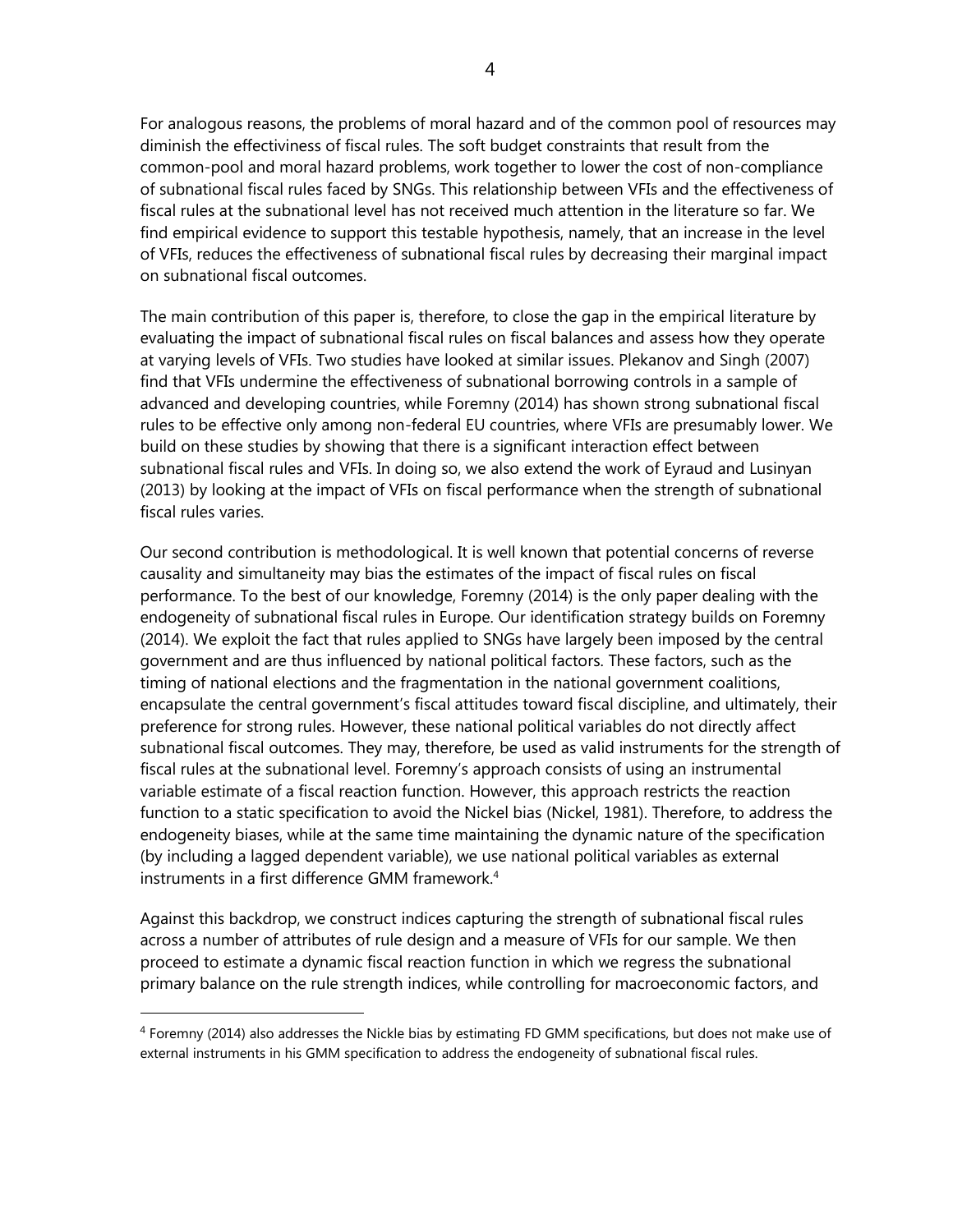including country and time fixed effects. We find that stronger fiscal rules (as captured by larger values for the overall fiscal rule strength index) and better design characteristics (as captured by larger values for the strength of specific design attribute indices) have a positive effect on subnational primary balances. In particular, the disciplining effect of the non-compliance and flexibility attributes seems to be larger in magnitude than other attributes.<sup>5</sup>

Subsequently, we augment our fiscal reaction function to include a term for the interaction between the rule strength indices and our measure of VFIs. The coefficient on the interaction term is negative and statistically significant over a range of specifications and estimators. The results, which are in line with our testable hypotheses, suggest that the marginal impact of fiscal rules on subnational primary balance falls as VFIs rise. In particular, for high levels of VFIs (i.e., if the ratio of revenue to expenditure decentralization falls below the threshold of 0.5), the point estimate of the marginal impact of the strength of subnational rules on subnational primary balance falls below zero. However, the estimate is not statistically different from zero, at such high levels of VFI, indicating that subnational fiscal rules may cease to be effective when VFIs are high. These results are noteworthy as they show that, apart from design characteristics of rules themselves, the design of the intergovernmental fiscal framework is a crucial determinant of the success of subnational fiscal rules in fostering fiscal discipline.

The rest of the paper is organized as follows. Section II gives some background on the rationale for the adoption of subnational of fiscal rules and discusses design attributes and institutional preconditions that make them effective. Some stylized facts about fiscal discipline and fiscal rules at the subnational level are discussed in Section III. Section IV outlines the empirical strategy and is followed by results and robustness checks in Section V. Section VI concludes.

# **II. SUBNATIONAL FISCAL RULES AND FISCAL DISCIPLINE**

# **A. Why Adopt Subnational Fiscal Rules?**

Ensuring fiscal discipline at the subnational level is particularly challenging, given the pervasiveness of the so-called *deficit bias* in the conduct of subnational fiscal policy. Deficit bias manifests in a government's adverse incentives to over-spend, under-tax, or excessively borrow. Deficit bias at the subnational level is commonly associated with the presence of soft budget constraints (SBCs).

The theoretical origins of SBCs are attributed to two conditions. The first is the *common pool* nature of the resources used to finance subnational government spending. This prevents SNGs from fully internalizing the cost of their public expenditure, leading them to over-spend and over-borrow (Halleberg and von Hagen 1999). The second is the situation of *moral hazard* encountered by government officials. It arises when the central government fails to commit

 $5$  They are followed closely by the coefficient on the statutory base index in a number of specifications. The fact that attribute indices are highly correlated among themselves prevent us from formally ascertaining the relative importance of the different attributes of fiscal rules (more below).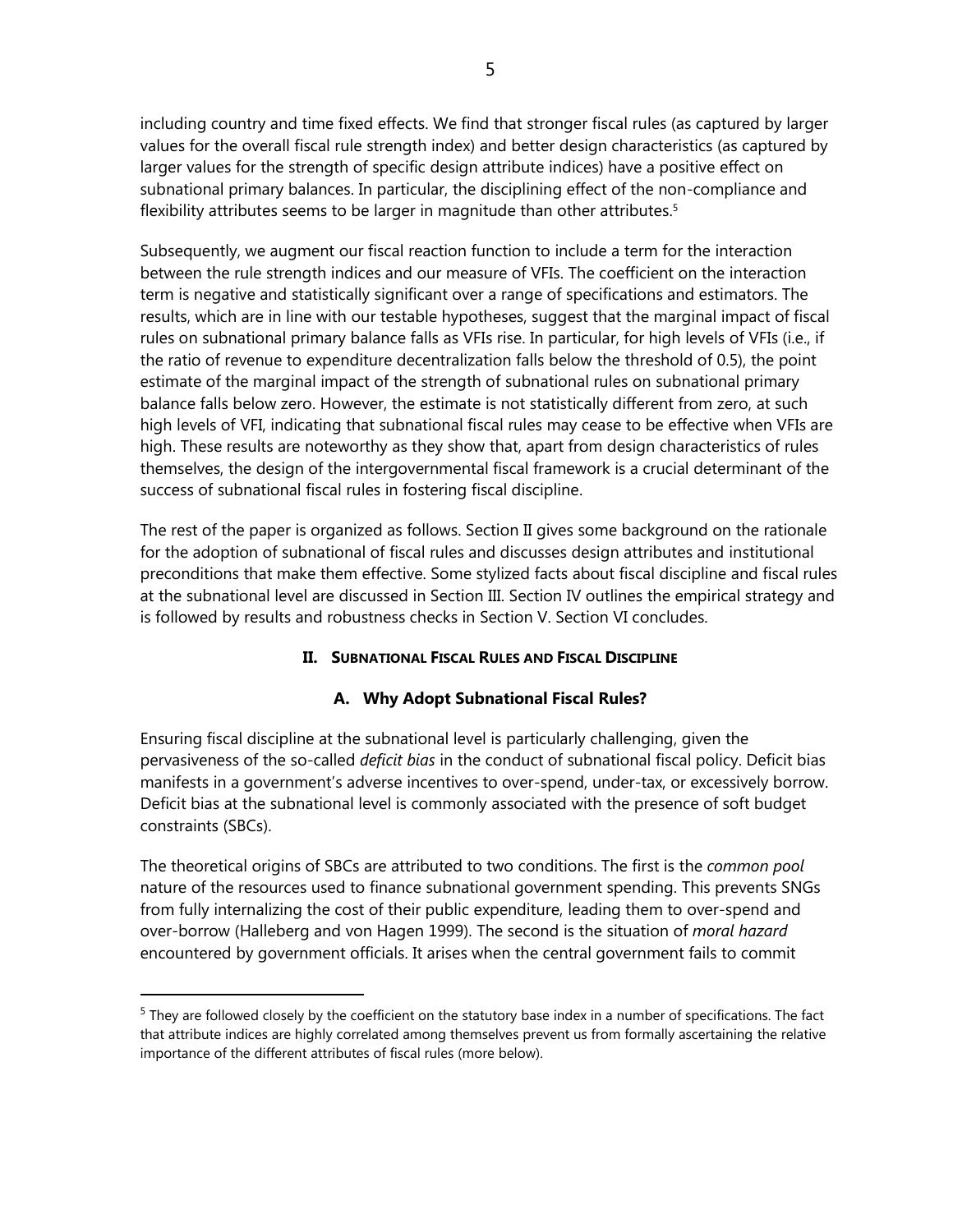credibly not to bail out SNGs. Moral hazard becomes entrenched after a history of bailouts, and intensifies, when SNGs are economically or politically too sensitive to fail (Wildasin, 1997; Rodden and others, 2003; and Bordignon, 2006, Crivelli and Stall, 2013).<sup>6</sup>

A vast case-study literature has identified fiscal rules as a good compromise among available institutional arrangements to foster fiscal discipline at the subnational level.<sup>7</sup> Fiscal rules may be more palatable to SNGs (who may enjoy varying degrees of constitutionally established autonomy) than administrative controls imposed by the center. They may also offer more stability and predictability than subnational fiscal targets that are set by intergovernmental fiscal bodies as part of cooperative arrangements. Such arrangements may be subject to frequent renegotiation due to unanticipated changes in the political power balance of subnational leaders in governing coalitions. Lastly, in countries where the preconditions for effective market discipline are absent, fiscal rules may offer a better alternative to harden subnational budget constraints.<sup>8</sup>

# **B. What Makes Subnational Fiscal Rules Effective?**

Fiscal rules, whether national or subnational, are no panacea. Their effectiveness has been shown to depend on their design and implementation. The latter is particularly linked to the existence of sound budgeting, or more broadly, public financial management (PFM) procedures. The effectiveness of subnational fiscal rules also depends on the design of the intergovernmental fiscal framework.

Specific design attributes have been advocated to increase the effectiveness or strength of fiscal rules in constraining budgetary outcomes. Design attributes such as rule coverage, legal basis, monitoring and enforcement mechanisms, media visibility, and sufficient flexibility influence the effectiveness of rules through a number of specific channels with a common thread: they increase the political cost of reneging on rules.

- Increasing rule *coverage* to encompass, as closely as possible, the consolidated public sector (regional and local administrations, public enterprises, and foundations), increases rule strength by limiting the scope of creative accounting (Von Hagen and Wolff, 2006; Buti and others, 2007).
- Strong rules are also characterized by a *legal basis* that makes them hard to modify or amend (Inman, 1996). Fiscal rule frameworks embedded in constitutional laws need parliamentary

<sup>&</sup>lt;sup>6</sup> Earlier studies have advocated soft budget constraints to be more pervasive among larger or wealthier jurisdictions (Wildasin, 1997). Recent analyses have challenged this "too-big to fail" hypothesis. Crivelli and Staal (2013), for instance, proposed a model to back growing evidence that numerous bailouts at the SNG level in Europe and elsewhere have been granted to rather small jurisdictions.

 $7$  See Ter-Minassian (2015) for a recent review of the literature.

 $8$  Such preconditions include the availability of timely and reliable information on subnational finances, government responsiveness to early market signals, no privileged access to financing, an adequate base of own subnational revenues, and no history of bailouts by the central government. See Lane (1993) and Ter-Minassian (2015) for a discussion of these preconditions.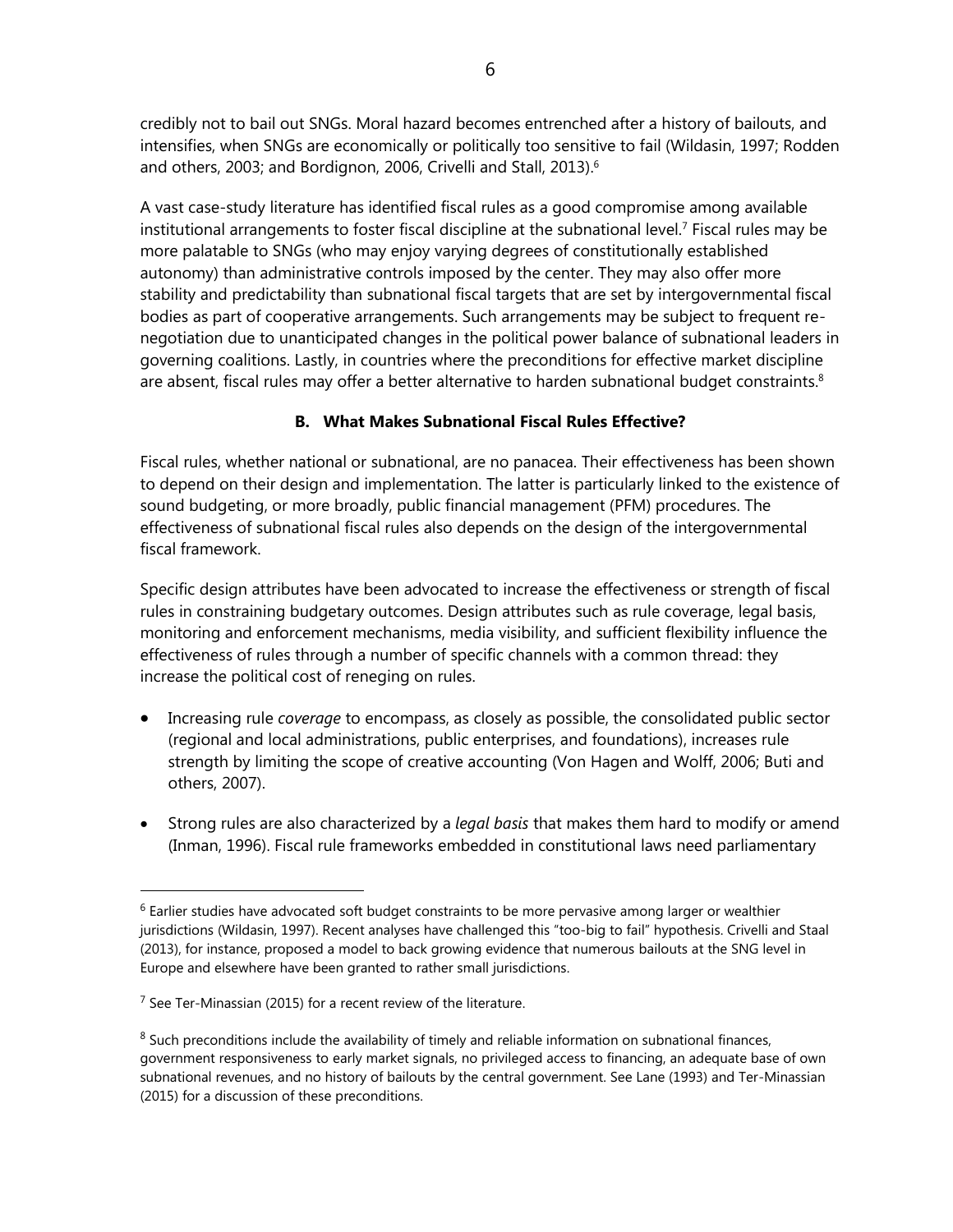"super-majorities" to be established and changed, and are stronger than rules set in ordinary legislation.

- Rule strength also increases with the quality of *monitoring and enforcement mechanisms* (Bohn and Inman, 1996). These include the existence of an independent body in charge of monitoring the rules, a system of automatic mechanisms that trigger corrective actions to prevent non-compliance, and sanctions that are imposed in the event of non-compliance. In the context of the European Union (EU), recent proposals have been made to strengthen further the enforcement of EU-imposed fiscal rules (Andrle and others, 2015). These proposals include greater automaticity in enforcement, once fiscal rules are breached, and the adoption of sanctions that better reflect prevailing economic circumstances (e.g., administrative constraints on new hiring in bad times rather than financial sanctions).
- Even in the absence of a strong legal basis or adequate monitoring and enforcement mechanisms, rules may succeed in inducing fiscal discipline if they have a high degree of *media visibility* (Debrun and others, 2008).
- Rules can be designed to be flexible by allowing for cyclical adjustments and escape clauses in the case of exceptional economic circumstances. Unlike other design attributes, the disciplining effect of *rule flexibility* is likely to be ambiguous. On the one hand, cyclical adjustments—by stripping away cyclical increases in revenues from the measure of fiscal targets (e.g., budget balances)—reinforce fiscal discipline in good times by imposing targets above the original (non-adjusted) nominal targets. On the other hand, cyclical adjustments tend to relax nominal targets in bad times, thus being less conducive to fiscal discipline relative to the original (non-adjusted) nominal targets. Escape clauses are similarly expected to relax nominal targets when triggered in bad times. However, well-defined escape clauses may serve to minimize deviations from the rule. Therefore, the net impact of cyclical adjustments and escape clauses on fiscal discipline are likely to be ambiguous.
- Effective rules require *sound and uniform subnational PFM procedures* across SNGs to ensure that they are properly monitored and enforced. Sound PFM arrangements achieve this by promoting consistent practices across SNGs at all budgeting stages (Plekanov and Singh, 2006 and Fainboim and others, 2015). Such procedures include: (i) shared medium and longterm fiscal objectives to guide budget formulation and fiscal targets; (ii) shared macroeconomic assumptions to ensure consistent budgetary projections across all levels of the government; (iii) timely and frequent production of in-year fiscal reports, annual accounts, and financial statements at each government level, followed by an independent and external audit; and (iv) common budget classification and accounting standards. Bestpractice PFM procedures are often embedded together with numerical fiscal rules in *fiscal responsibility laws* (Crivelli and Shah, 2009).

Sound design and PFM procedures may not suffice to improve the effectiveness of rule-based frameworks if inherent flaws in the intergovernmental fiscal framework are pervasive. They can, at best, improve fiscal outcomes where a coordination failure or a lack of fiscal discipline is the result of a lack of information and instruments, or due to procedures that constrain capacity and distort incentives to implement sound policies. But PFM procedures are less effective if they distort the incentives of the central and subnational government officials as the result of flaws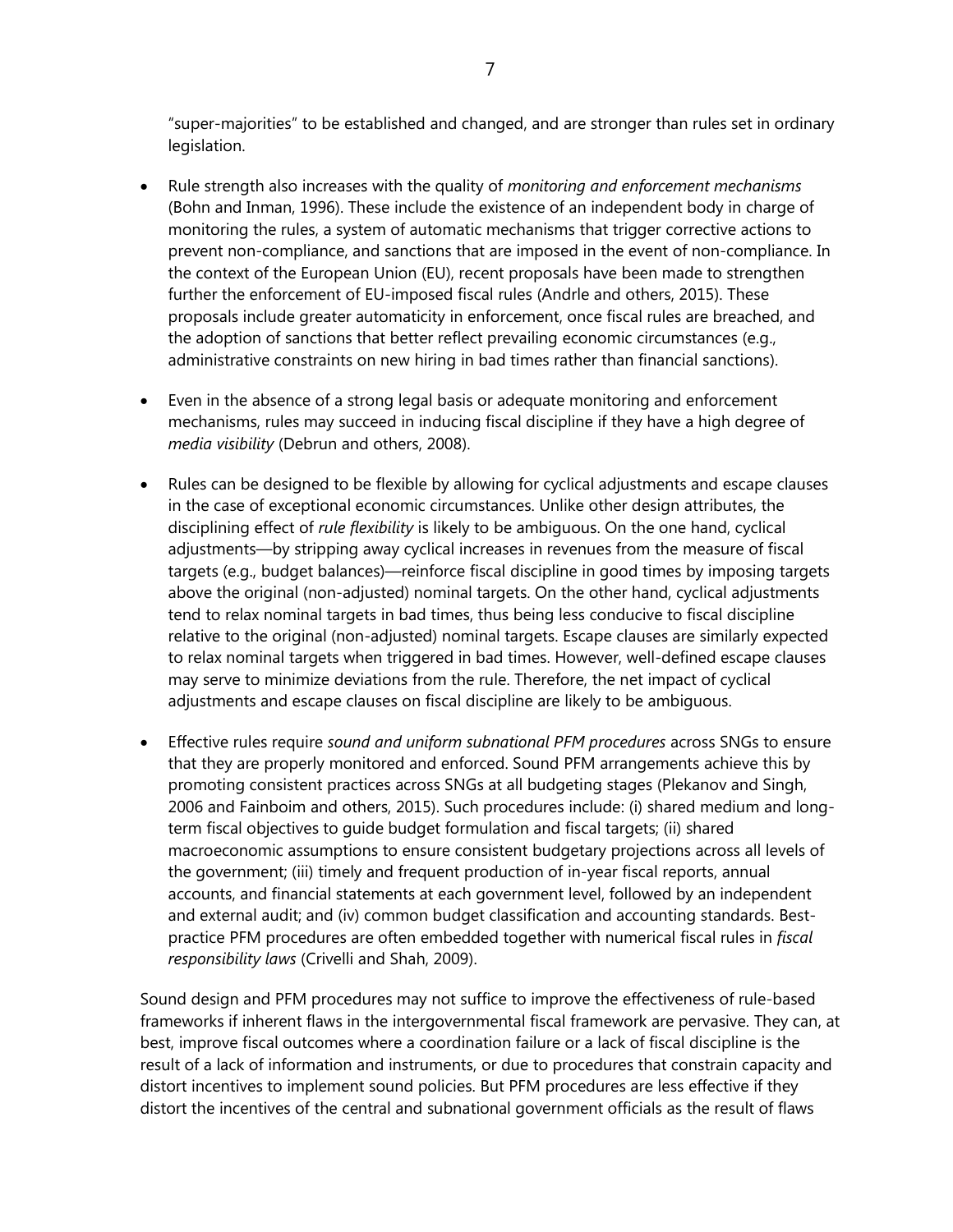that are embedded in the intergovernmental fiscal framework. Such flaws include ill-designed transfer systems, mismatches between revenue and spending responsibilities, and unclear or unfunded spending mandates, and may result in poor compliance and enforcement of rules (Braun and Tommasi, 2004; Escolano and others, 2012; and Ter-Minassian, 2015).

VFIs deserve special attention. They often occur when the devolution of spending responsibilities outpaces the devolution of revenue mandates, leaving subnational governments with limited tax autonomy to comply with their spending obligations. VFIs may be desirable up to a point as intergovernmental transfers are an important policy instrument to promote risk-sharing and redistribution across SNGs. Large VFIs, however, may undermine SNG fiscal discipline by softening their budget constraints through the common pool and moral hazard channels as follows. First, large VFIs intensify transfer dependency and common-pool financing of SNG expenditure obligations. As a result, SNGs and, in particular, their local constituents will not have to incur the full (economic and political) cost of fulfilling their spending mandates, resulting in a soft budget constraint. This may induce overspending (Rodden, 2002). Second, large VFIs also raise bailout expectations that may lead to moral hazard. With insufficient tax autonomy, high-VFI SNGs depend on the central government to finance a significant portion of their spending. In this situation, voters and creditors may exercise additional pressure on the central government to bail-out SNGs which would otherwise not be able to meet their spending mandates (Von Hagen and Eichengreen, 1996). Over-borrowing and soft SNG budget constraints would ensue. A parallel literature shows that granting additional tax autonomy to SNGs promotes fiscal responsibility (Oates, 2006). In fact, tax autonomy is as important as strict subnational borrowing controls in hardening budget constraints when VFIs are initially very large (Plekanov and Singh, 2006), such as in the case of federations (Foremny, 2014). $9$ 

VFIs also undermine the compliance and enforcement of subnational fiscal rules. First, by intensifying the common-pool financing of SNG expenditure obligations, VFIs reduce the costs borne by SNGs and their constituents to fulfil their spending mandates. This reduces the economic and political costs of overspending and reneging from fiscal targets, which helps in defraying the associated non-compliance costs imposed by fiscal rules (e.g., through the imposition of financial sanctions). Second, for the reasons mentioned above, as SNG tax autonomy falls, it becomes costlier for the central government to commit to a non-bailout policy. Such situations of moral hazard make it difficult for the center to enforce fiscal rules at the subnational level. Therefore, higher levels of VFIs—by reducing the costs of non-compliance and increasing the costs of enforcing fiscal rules— reduce the marginal disciplining impact of stronger fiscal rules on SNG fiscal balances.

 $9$  Closing VFIs often requires restraining the access to soft financing such as bank credit, usually from the stateowned banking sector. Crivelli (2012) shows that in the case of emerging European countries, this has been done mainly through banking sector reform and privatization (e.g. by reducing the role of state-owned banks in providing subsidized credit to SNG owned pubic enterprises).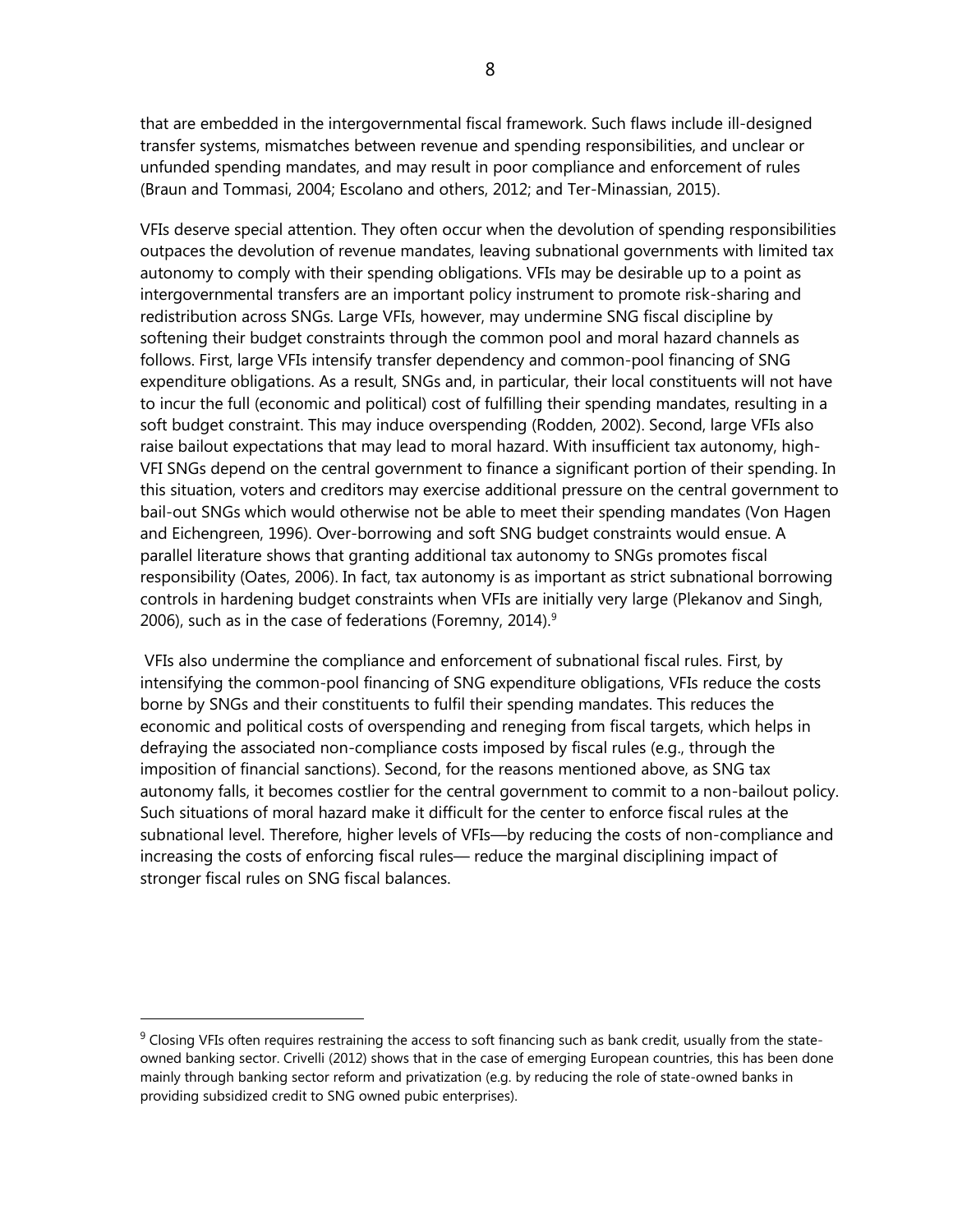#### **III. SUBNATIONAL FISCAL RULES AND FISCAL DISCIPLINE IN EUROPE**

#### **A. Subnational Fiscal Rules**

Subnational fiscal rules have gained prominence in Europe over the last two decades. This was a period marked by successive reforms in the EU fiscal governance framework, with particular emphasis on improving the coverage of supranational fiscal rules, and embedding them in national legislation. As a result, the number of subnational rules adopted in the region more than doubled between 1995 and 2012 (Figure 1). Most of the rules adopted were either budget balance or debt rules. In most cases, subnational fiscal rules were imposed by the center and adopted in conjunction with national fiscal rules (Figure 2).



**Figure 1. Subnational Fiscal Rules: Evolution by Type**

Source: European Commission.





Source: European Commission.

Subnational fiscal rules have not only grown in number but also have also become stronger (Figure 3). Using a database from the European Commission (EC) measuring the strength of all the fiscal rules present in each EU country, we construct an index capturing the *overall* strength of the rules that apply to SNGs. We also construct five additional sub-indices that quantify the strength of different design attributes of these rules: (i) the *statutory base* of the rule; (ii) the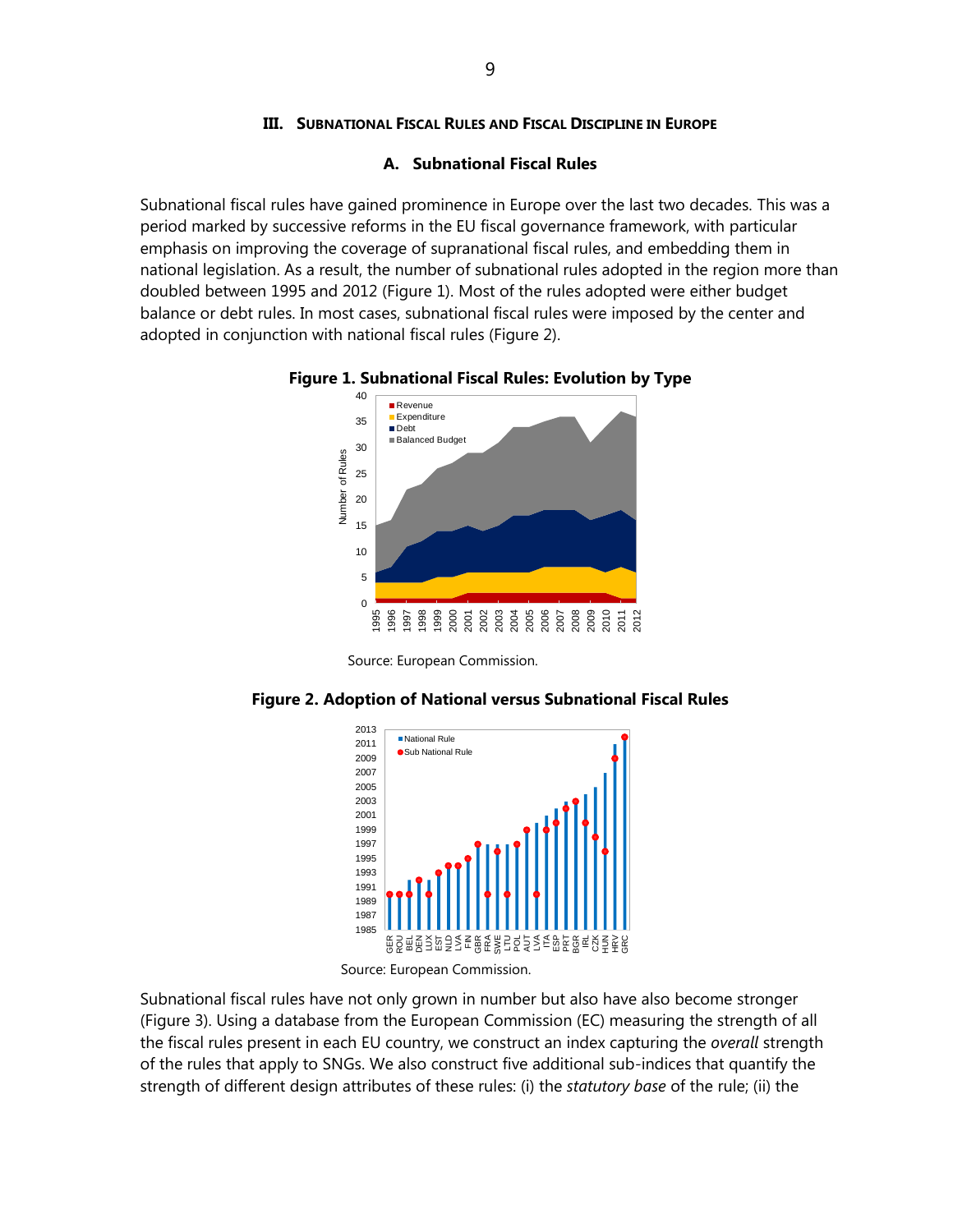existence of mechanisms for rule *monitoring and enforcement;* (iii) whether *non-compliance* with the rule leads to sanctions; (iv) the *media visibility* of the rule; and (v) the *flexibility* of the rule.<sup>10</sup>



**Figure 3. Median Subnational Fiscal Rule Strength in Europe, 1995–2012**

Note: Appendix 2 details the construction of the index.

The strength of subnational fiscal rules increased steadily for the median EU country over the past two decades, except for 2009, when some countries suspended their rules in response to the global financial crisis (IMF, 2009).<sup>11</sup> The otherwise steady strengthening of subnational fiscal rules during this period has been achieved mainly by raising their legal profile (i.e., embedding them in national legislation) and by assigning their monitoring to independent fiscal institutions that were formed during this period. Rule strengthening, however, was subject to significant crosscountry variation (Figure 4).

# **B. Subnational Fiscal Balances: VFIs versus Rule Strength**

Subnational fiscal balances in Europe have deteriorated for most of the last two decades. Since 1995, primary balance for the median EU SNG has fallen from a surplus of 0.2 percent of GDP to a deficit of almost 0.5 percent of GDP in 2009 (Figure 5).<sup>12</sup> Fiscal positions remained balanced in the run-up to the global financial crisis. The post-crisis period saw a sharp worsening in SNG balances that largely reflected coordinated efforts to stimulate the economy by national governments across Europe, followed by an equally sharp adjustment (Lledó and Pereira, 2015).

<sup>&</sup>lt;sup>10</sup> See Appendix 2 for details.

 $11$  This was the case, for instance, in the United Kingdom, where both the balanced budget rule (U.K.'s golden rule) and the debt rule (U.K.'s sustainable investment rule) have been held in abeyance after 2008.

 $12$  The median EU primary balance is computed for 26 out the 28 current EU members during the period 1995–2012, which is the sample used in our subsequent empirical analysis. See Appendix 1 for additional details.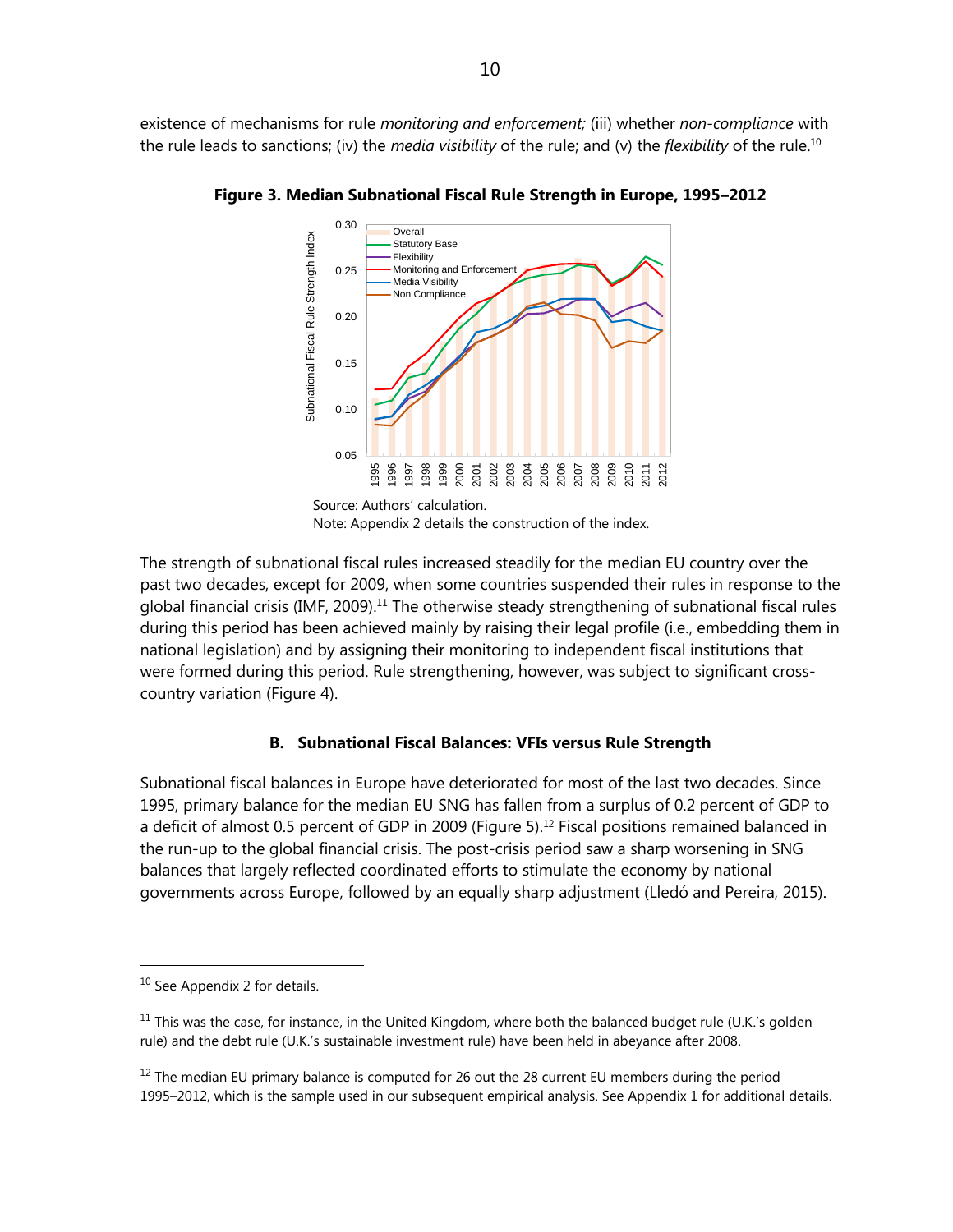As in the case of subnational fiscal rules, changes in the median fiscal position, however, masks significant cross-country variation (Figure 6).



**Figure 4. Subnational Fiscal Rule Strength in Europe, 1995–2012**

 Source: European Commission and authors' calculation. Note: Appendix 2 details the construction of the index.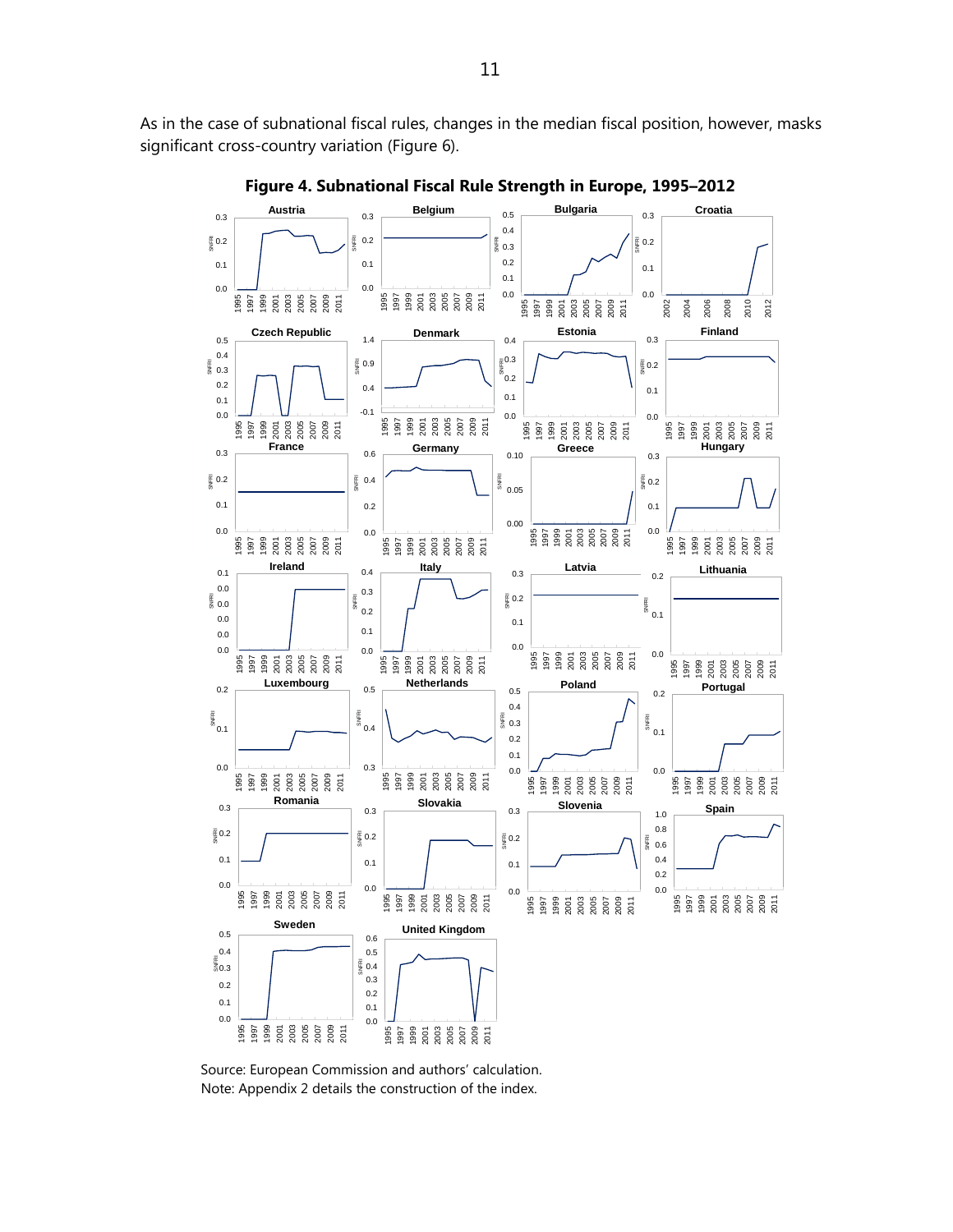

## **Figure 5. Evolution of Median VFI Level and Subnational Primary Balances, 1995–2012**

Source: Eurostat and authors' calculation. Note: See Appendix 1 for details.

We measure VFIs as the share of subnational own spending not financed through own revenues.<sup>13</sup> Rising VFIs have accompanied the worsening subnational fiscal balances. An asymmetry between expenditure and revenue decentralization has characterized the recent changes in the intergovernmental fiscal frameworks in Europe and other OECD countries (Blochliger and Vammalle, 2012). In most cases, the devolution of spending responsibilities has outpaced the devolution of revenue mandates resulting in significant increases in the level of VFIs. This is illustrated in Figure 5, which shows that the median level of VFI has risen by almost a third over the last two decades.

At first sight, subnational fiscal rules do not appear to have a direct effect on fiscal performance (Figure 7). The absence of a strong correlation between the strength of subnational fiscal rules and fiscal performance could also indicate that compliance with such rules is weak and contingent on specific circumstances.<sup>14</sup> The rest of the paper will examine these issues closely.

 $^{13}$  Following Eyraud and Lusinyan (2013), VFIs are defined as  $\left[1-\frac{O\le R}{O\le N}\frac{Revein}{2}\right]$ , which can be shown to be equivalent to  $\left[1 - \frac{Revenue\,Decimalization}{F_{\text{new}} + F_{\text{new}} + F_{\text{new}} + F_{\text{new}}}\right]$  $\frac{1}{\text{Expenditure Decentrulation}} (1 - GG Deficit)$ . Here, own revenue (spending) corresponds to total subnational revenue (spending) minus transfers received by the central government and other public entities (transfer paid to the central government and other public entities). Revenue (expenditure) decentralization corresponds to the share of own revenue (own spending) to general government total revenue (general government total spending). GG deficit is the overall fiscal deficit of the general government as a share of general government total spending.

<sup>&</sup>lt;sup>14</sup> Andrle and others (2015) have shown weak compliance with supranational fiscal rules to be pervasive and detrimental to fiscal performance among EU countries. Since 1999, about half of the countries in their sample have missed the 60 percent debt-to-GDP target more than half of the time. Compliance with the "close to balance or surplus position" over the medium-term has also been rare, reflecting difficulties in building buffers in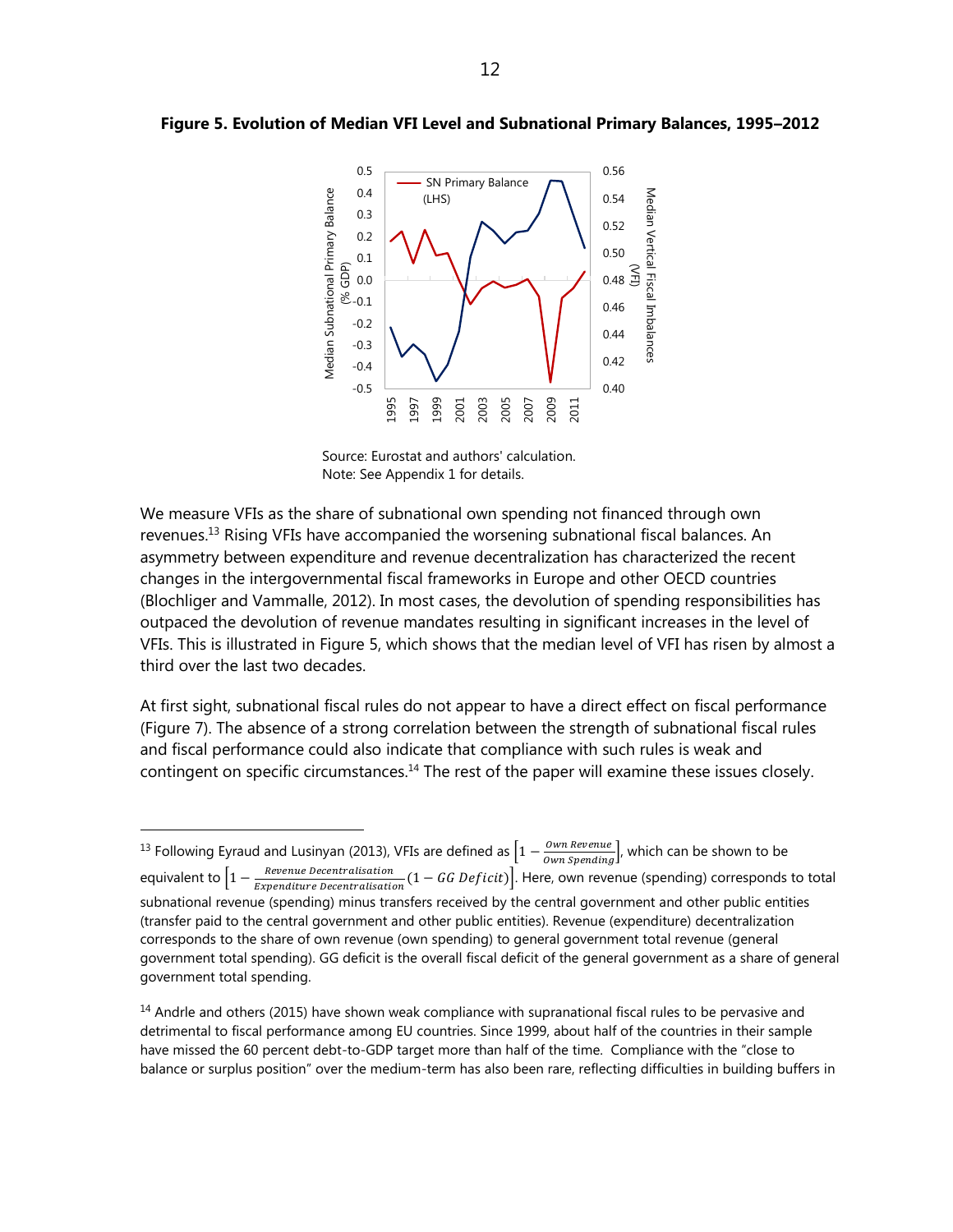

**Figure 6. Subnational Primary Balances in Europe, 1995–2012**

Note: See Appendix 1 for details.

 $\overline{a}$ good times. In the euro area-18 as a whole, there has not been a single year with a structural deficit below 1 percent of potential GDP. Simulation shows that stronger compliance with this latter rule would have allowed EU countries to have entered the crisis with a debt ratio of just under 60 percent of GDP—about 10 percentage points below the actual level in 2008 (Eyraud and Wu, 2015).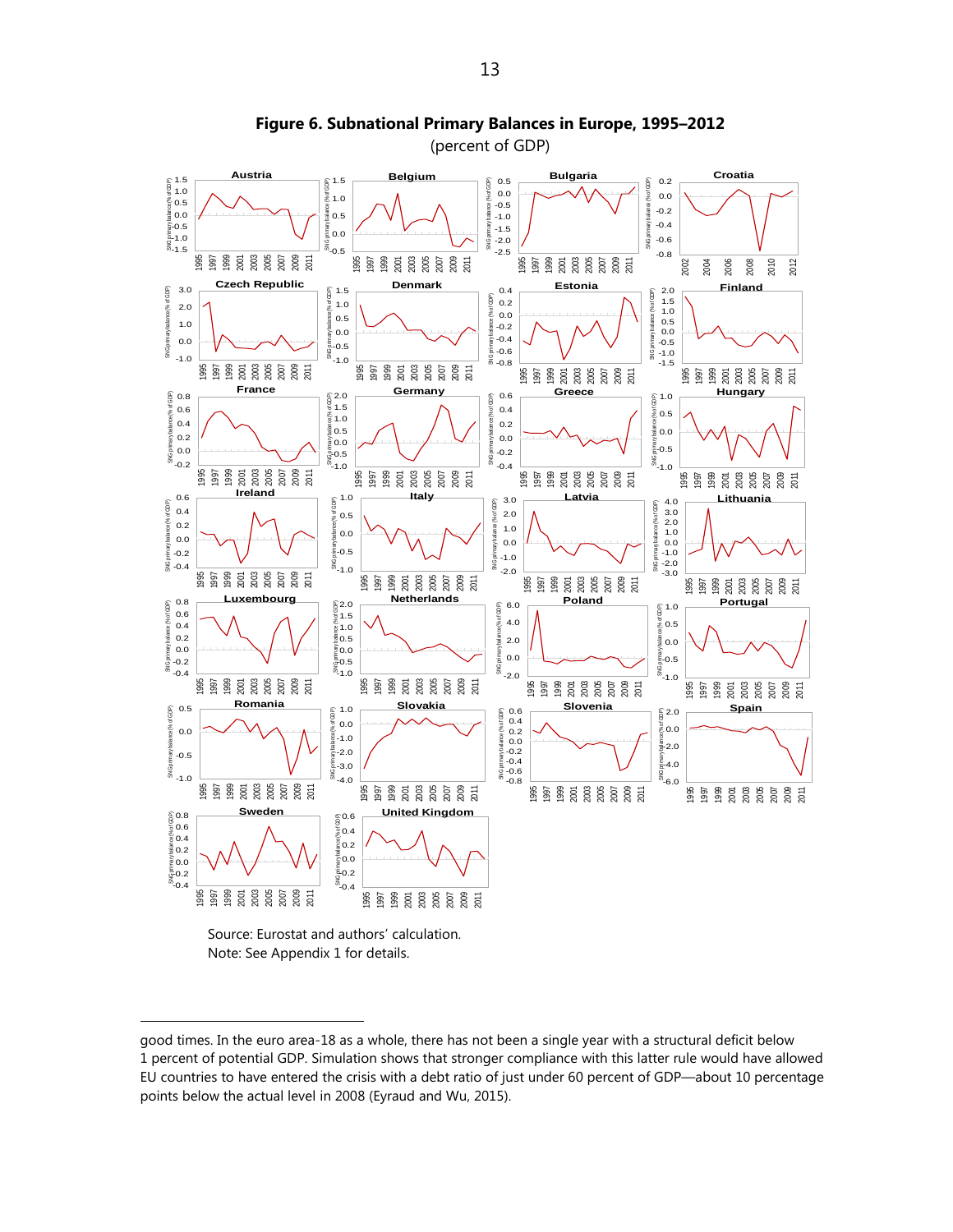

**Figure 7. Mean SN Primary Balance versus SN Fiscal Rules, 1995–2012**

Source: European Commission and authors' calculations.

#### **IV. EMPIRICAL STRATEGY**

#### **A. Testable Hypothesis**

A review of the literature and the arguments of the previous sections indicate that the intergovernmental fiscal framework—in particular, the degree of VFIs— may influence the discipline-enhancing effect of subnational fiscal rules on SNGs.

To deepen our understanding on this issue, we pursue a more formal empirical analysis to test two hypotheses about the effectiveness of subnational fiscal rules and their interaction with VFIs.

**Hypothesis 1:** Subnational government fiscal discipline increases with rule strength.

**Hypothesis 2:** The effectiveness of stronger subnational fiscal rules in promoting fiscal discipline at the subnational level diminishes as VFIs rise.

#### **B. Model Specification**

To assess these testable hypotheses, we estimate a fiscal reaction function, which specifies the relationship linking primary balance at the subnational level to the strength of subnational fiscal rules, VFIs, their interaction, and relevant macroeconomic controls. Our sample covers 26 European countries from 1995 to 2012.<sup>15</sup> We model the following fiscal reaction function on the lines of Bohn (1998) and Debrun and others (2008):

<sup>&</sup>lt;sup>15</sup> Appendix 1 defines all variables used in the empirical analysis and identifies their sources. Data on political institutions are only available up to 2012, limiting the sample to this year.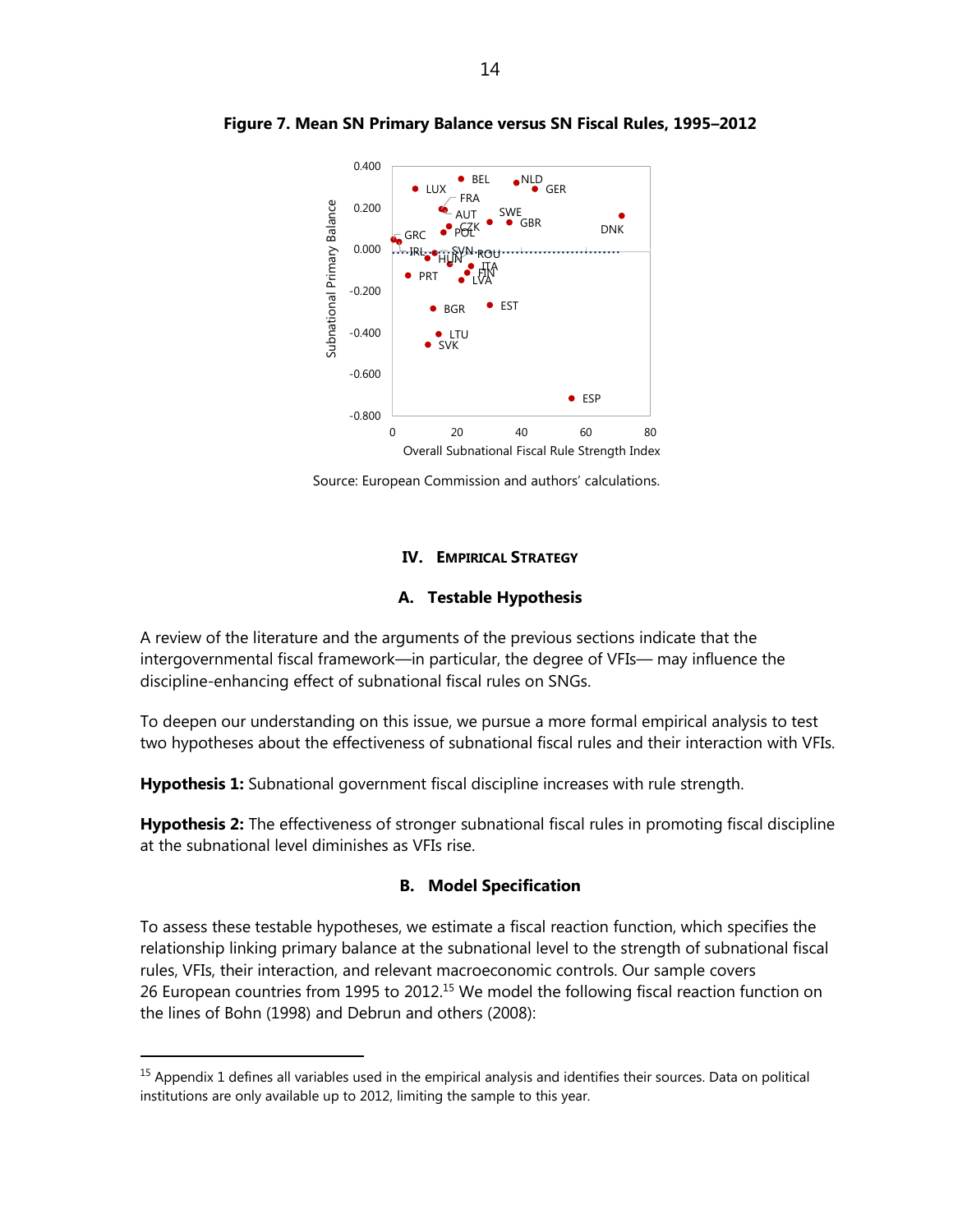$$
SNPB_{it} = \alpha SNPB_{i,t-1} + \beta SNFRSI_{ait} + \gamma SNFRSI_{ait} * VFI_{it}
$$
  
+  $\delta X_{it} + \eta_i + \rho_t + \varepsilon_{it}, i = 1, ..., N; t = 1, ..., T$  (1)

Here,  $i$  and  $t$  denote countries and years respectively;  $SNPB$  denotes the sum of primary balances of all SNGs within a country, as percent of GDP.  $SNFRSI_a$  is the strength index for attribute a of subnational fiscal rules, where  $a$  may denote the overall strength index, statutory base, monitoring and enforcement, non-compliance, media visibility, or flexibility.  $X$  denotes two macroeconomic controls— output gap,<sup>16</sup> which captures the influence of cyclical factors, and the percent of population above the age of 65, a proxy for spending needs of lower-level governments.  $VFI$ , as previously defined, denotes the level of vertical fiscal imbalances.

Our model includes country  $(\eta_i)$  and time ( $\rho_t$ ) specific fixed effects. The importance of these fixed effects cannot be overemphasized.  $\eta_i$  controls for time invariant, country specific characteristics that are unobserved or hard to measure.  $\rho_t$  controls for common shocks that affect all the countries in the sample, such as those propagated through the recent global financial crisis. One of the limitations of a number of similar studies such as Eyraud and Lusinyan (2013) and Foremny (2014) is that they exclude the crisis period from their sample, despite the inclusion of time dummies in their respective specifications.<sup>17</sup>

Our specifications include a lagged dependent variable for two reasons. First, it captures the persistence of subnational primary balances. Second, even if the lagged dependent variable is not of primary importance, controlling for the persistence of the dependent variable by using a dynamic specification may be important for recovering consistent estimates of other parameters of interest (Bond, 2002).

A positive and statistically significant value of  $\beta$  would support Hypothesis 1. Stronger subnational fiscal rules with respect to a given attribute *a* improve fiscal balances at the subnational level. Although there is considerable empirical evidence to support an analogous hypothesis for fiscal rules at the national level among European countries, evidence to support the effectiveness of fiscal rules among subnational European governments remains limited.<sup>18</sup> Using a similar fiscal reaction function, Foremny (2014) finds that subnational fiscal rules are effective only among EU unitary countries. On the other hand, Escolano and others (2012) find

 $16$  Due to unavailability of data on subnational output gap, we use output gap at the national level as a proxy. Output gap refers to de-trended national GDP.

 $17$  Eyraud and Lusinyan (2013) excluded the post-2007 period on the basis that the global financial crisis likely disrupted intergovernmental fiscal relations, creating breaks in the series. Foremny (2014) also uses data for a smaller set of EU 15 countries.

 $18$  At the national level, evidence of a positive impact of stringent fiscal rules on fiscal balances has been limited mostly to the EU, and includes Hallerberg and von Hagen (1999), Ayuso-i-Casals and others (2007), Debrun and others (2008), and Escolano and others (2012). At the subnational level the evidence has been mainly limited to intra-county studies, such as those on U.S. states (Alt and Lowry, 1994 and Bohn and Inman, 1996; to name a few); Canadian provinces (e.g., Imbeau and Tellier, 2004), and Swiss cantons (Krogstrup and Walti, 2008, among several others).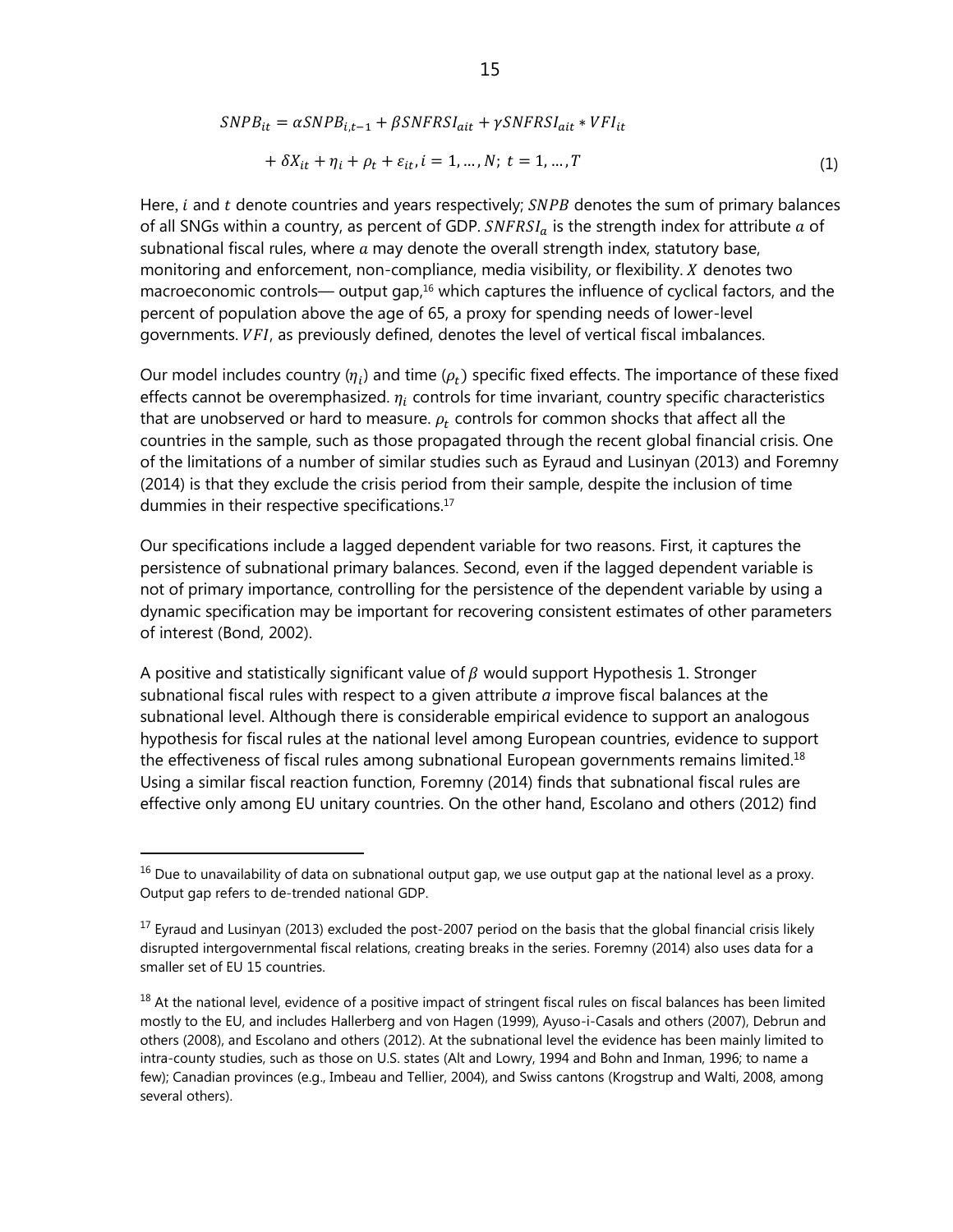more stringent subnational fiscal rules to have no impact on fiscal balances for the general government as a whole.

Hypothesis 2 would be corroborated by a negative and statistically significant value of  $\gamma$ , the coefficient on the interaction term,  $FRSI_{it} * VFI_{it}$ . It would imply that the marginal impact of stronger subnational fiscal rules on subnational primary balances ( $\beta + \gamma * VFI$ ) would diminish as VFIs rise. Using a sample of 28 OECD countries, Eyraud and Lusinyan (2013) find general government fiscal balances to decline as VFIs increase. Our analysis extends their work in two respects. First, we focus on SNG fiscal performance. Second, rather than focusing on the direct impact of VFIs on subnational fiscal outcomes, we discover a critical, and yet unexplored interaction between VFIs and the functioning of fiscal rules at the subnational level.

# **C. Estimation Framework**

The dynamic nature of our empirical model, the need to control for common and idiosyncratic shocks, our modest sample, and the potential endogeneity of fiscal rules, put a premium on the choice of an estimation framework capable of consistently assessing our testable hypotheses.

To address these challenges, we choose to employ two alternative estimators: (i) a first difference Arellano Bond (1991) GMM estimator—FD GMM, and (ii) a bias corrected Least Squares Dummy Variable—LSDVC. We choose FD GMM as our baseline estimation framework and rely on LSDVC to check the robustness of our results (more on this later).<sup>19</sup>

The dynamic nature of our empirical model prevents us from obtaining consistent estimates of the coefficients in equation (1) using Ordinary Least Squares (OLS) or Fixed Effects (FE) estimators. Both FD GMM and LSDVC allow for fixed effects and have been shown to generate consistent estimates by addressing the inconsistency introduced by the lagged dependent variable in a panel data set up (Nickel, 1981).<sup>20</sup>

FD GMM addresses the concerns of reverse causality by using the political variables, described above, as external instruments for the strength of fiscal rules.<sup>21</sup> These political variables act as *external* instruments, i.e., we do not include them as explanatory variables in our model specification. They are valid instruments as they are correlated with the strength of fiscal rules but uncorrelated with subnational fiscal outcomes. Similar to Foremny (2014), we rely on the fact that in Europe, subnational fiscal rules are imposed by the central governments on subnational governments. This allows us to use political characteristics at the national level, that encapsulate

<sup>&</sup>lt;sup>19</sup> We have chosen not to employ System-GMM, another commonly used estimator for dynamic panel data models. Augmenting the set of internal instruments further (i.e. by including moment conditions for the equations in levels, in addition to those in first-differenced equations, could lead to the problem of overidentification, and bias the estimates in small samples.

 $^{20}$  See Bond (2002) and Roodman (2006) for a discussion of how FD GMM addresses the Nickel bias. The LSDVC estimator uses higher-order asymptotic expansion techniques to approximate the small sample bias of the LSDVC estimator thus correcting for the Nickel bias. See Bruno (2005) for additional details.

<sup>&</sup>lt;sup>21</sup> Standard instrumental variable estimators cannot be used given the dynamic nature of our model.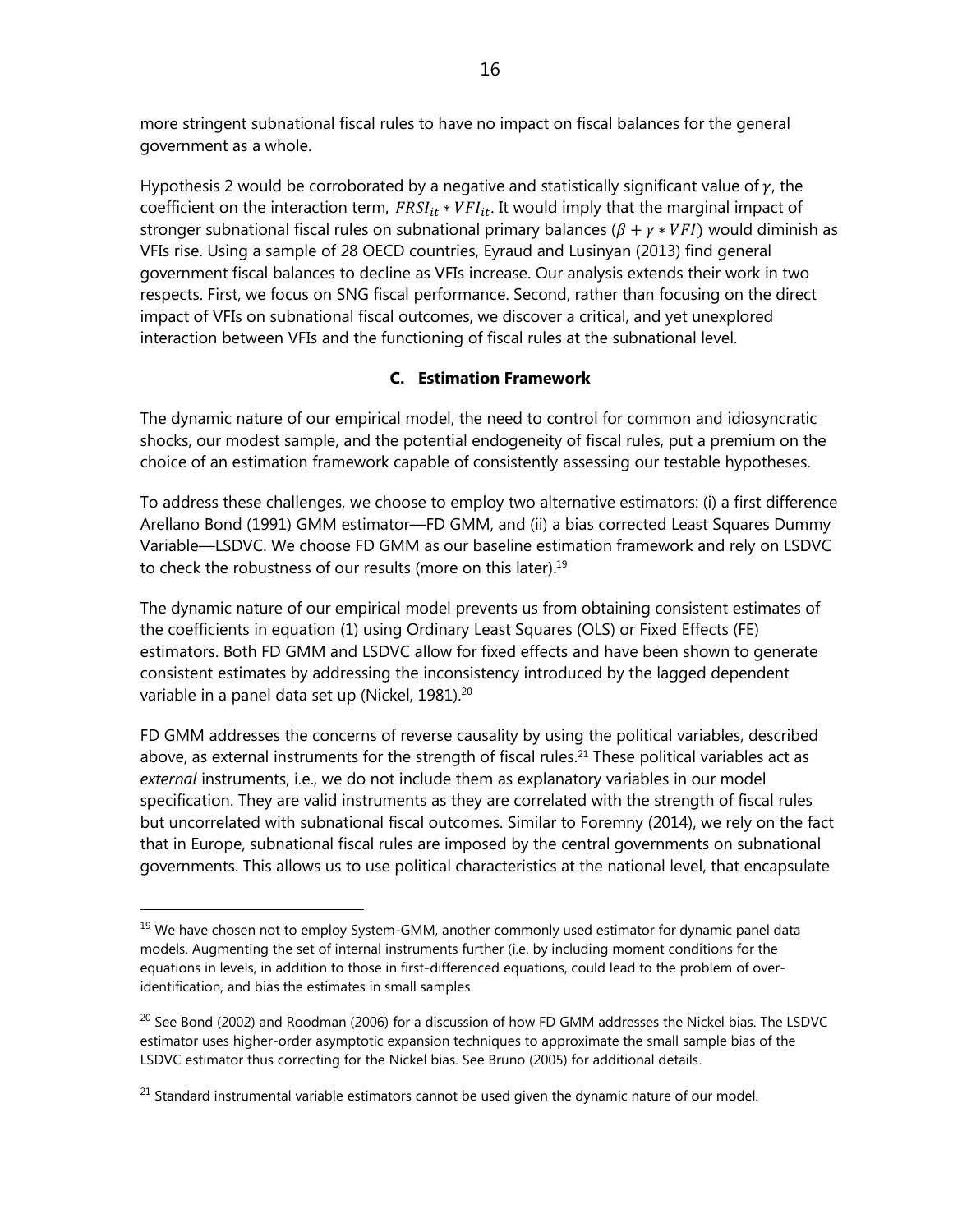the center's fiscal attitudes towards fiscal discipline, as instruments for the strength of subnational fiscal rules. Our instrument set includes the level of fragmentation of national government coalitions and a dummy variable for elections to national parliaments. These *national* political variables are related to the strength of the rules, but there is no reason to believe that they would be related to  $\varepsilon_{it}$ , the unexplained part of the *subnational* primary balance,  $SNPB_{it}$ , in equation (1). To our knowledge, this is the first paper in the literature to employ the FD GMM estimator with external instruments for this purpose.

Notwithstanding the benefits of FD GMM mentioned above, we address some further challenges to FD GMM estimators that arise due to our sample size, which is modest, relative to large microdata sets to which such estimators are usually applied. The number of instruments in GMM models rise at a quadratic rate with the time dimension of the sample. This can lead to concerns regarding possible overfitting in samples with a small cross-sectional dimension such as ours. Overfitting may lead to biased estimates that converge to fixed effects estimates. Overfitting may also significantly reduce the power of the Hansen test of the validity of instruments. We address this concern in two steps. First we use only certain lags of variables as instruments. All the GMM results presented in the next section use lags  $t-3$  and  $t-4$  only. Second, we combine our instruments into smaller sets by using the *collapse* option in Roodman's *xtabond2* package for Stata. This method generates an instrument set which contains one instrument for each lag distance and instrumenting variable, making the instrument count linear in the time dimension of the sample.

LSDCV does not suffer from problems of overfitting discussed above. However, unlike GMM, it is not capable of addressing concerns of endogeneity and reverse causality. We, therefore, use LSDCV mainly as a robustness check for the results obtained by the FD GMM estimator.

## **V. RESULTS**

#### **A. Baseline Estimation Framework**

We start by testing hypothesis 1. Table 1 presents FD GMM results of the fiscal reaction function in equation (1), but without the interaction term with VFIs. The model is estimated for the overall index (column (1)), as well as for five sub-indices of the different rule attributes. As advanced in the previous section, we reduce the number of instruments to 28 by collapsing the instrument matrix and using only lags  $t - 3$  and  $t - 4$  of all variables. To address potential concerns of reverse causality, we augment the instrument matrix to include two external instruments: a dummy variable for central legislative elections and the Herfindahl index of government fragmentation.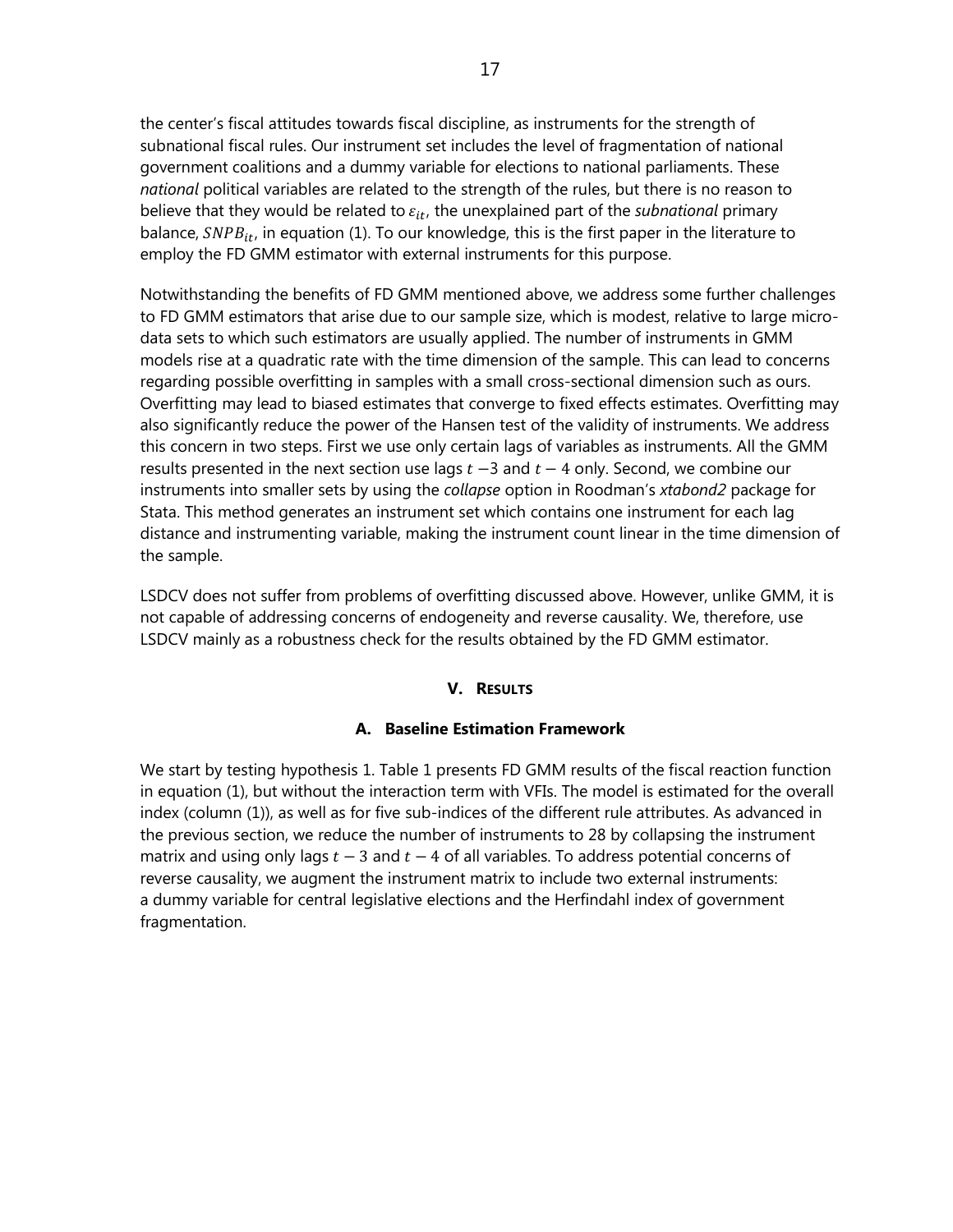|  | Table 1. FD GMM Estimates of the Fiscal Reaction Function |  |  |  |
|--|-----------------------------------------------------------|--|--|--|
|  |                                                           |  |  |  |

(Dependent Variable: Subnational Primary Balance/GDP)

|                            | (1)       | (2)       | (3)        | (4)        | (5)       | (6)        |
|----------------------------|-----------|-----------|------------|------------|-----------|------------|
| Lagged Dependent Variable  | 0.129     | 0.113     | 0.140      | 0.051      | 0.161     | 0.101      |
|                            | (0.11)    | (0.11)    | (0.11)     | (0.11)     | (0.13)    | (0.10)     |
| Overall                    | $0.032*$  |           |            |            |           |            |
|                            | (0.02)    |           |            |            |           |            |
| <b>Statutory Base</b>      |           | $0.032*$  |            |            |           |            |
|                            |           | (0.02)    |            |            |           |            |
| Monitoring and Enforcement |           |           | $0.029*$   |            |           |            |
|                            |           |           | (0.02)     |            |           |            |
| Non Compliance             |           |           |            | $0.048***$ |           |            |
|                            |           |           |            | (0.02)     |           |            |
| Media Visibility           |           |           |            |            | $0.030*$  |            |
|                            |           |           |            |            | (0.02)    |            |
| Flexibility                |           |           |            |            |           | $0.032*$   |
|                            |           |           |            |            |           | (0.02)     |
| <b>VFI</b>                 | 0.011     | 0.009     | 0.014      | 0.021      | 0.011     | 0.007      |
|                            | (0.02)    | (0.02)    | (0.02)     | (0.02)     | (0.02)    | (0.02)     |
| <b>Output Gap</b>          | $-0.001*$ | $-0.001*$ | $-0.001**$ | $-0.001**$ | $-0.001*$ | $-0.001**$ |
|                            | (0.00)    | (0.00)    | (0.00)     | (0.00)     | (0.00)    | (0.00)     |
| Population > 65            | $0.011*$  | $0.010*$  | 0.012      | $0.014*$   | 0.008     | $0.012*$   |
|                            | (0.01)    | (0.01)    | (0.01)     | (0.01)     | (0.01)    | (0.01)     |
| Number of Observations     | 321       | 321       | 321        | 321        | 321       | 321        |
| m1                         | $-2.02$   | $-1.92$   | $-1.92$    | $-1.39$    | $-2$      | $-1.84$    |
| m2                         | 0.16      | 0.04      | 0.27       | 0.71       | $-0.01$   | 0.2        |
| Instruments                | 28        | 28        | 28         | 28         | 28        | 28         |
| Hansen                     | 5.86      | 5.37      | 5.86       | 7.07       | 4.6       | 5.61       |

Note: Heteroskedasticity and autocorrelation consistent asymptotic standard errors in parentheses. m1 and m2 are serial correlation tests of order 1 and 2 respectively using residuals in first differences. Hansen is a test of the overidentifying restrictions (see Sargan, 1958; Hansen, 1982) and is asymptotically distributed chi square under the null hypothesis that these moment conditions are valid; parentheses contain degrees of freedom. \*, \*\*, and \*\*\* indicate statistical significance at the 10%, 5%, and 1% levels, respectively.

The results provide tentative evidence to support hypothesis 1. With the exception of the noncompliance sub-index coefficient, the coefficients of all the remaining indices are positive but significant only at the 10 percent level, suggesting that stronger subnational fiscal rules increase subnational primary balances. The magnitudes of these coefficients are economically meaningful. An increase in the SNFRI from its median value to its  $75<sup>th</sup>$  percentile would lead to an increase in the SNPB of 0.4 percent of GDP. This increase in SNFRSI is sufficient to raise the level of median SNPB up to its 90<sup>th</sup> percentile. Even though this result has been widely hypothesized, there has been very limited empirical evidence to support it. Foremny (2014), the only other paper that uses cross-country data on subnational fiscal rules, finds no direct evidence for the effectiveness of subnational fiscal rules. In a similar fiscal reaction function, he finds that the coefficient on the SNFRSI is small and insignificant, and that only the interaction of SNFRSI with the form of fiscal governance (a dummy variable that equals one if a country is a federation and zero if unitary) is significant.

Table 2 presents FD GMM results for equation 1 and includes the interaction term between the strength of fiscal rules and VFI. The coefficients of interest are the ones for  $FRSI_{ait}$  and the interaction term,  $FRSI_{ait} * VFI_{it}$ . All the coefficients on the overall and the attribute indices are positive and significant, at least at the five percent level. These results corroborate the evidence in Table 1, in favor of hypothesis 1, i.e., stronger fiscal rules improve the primary balance at the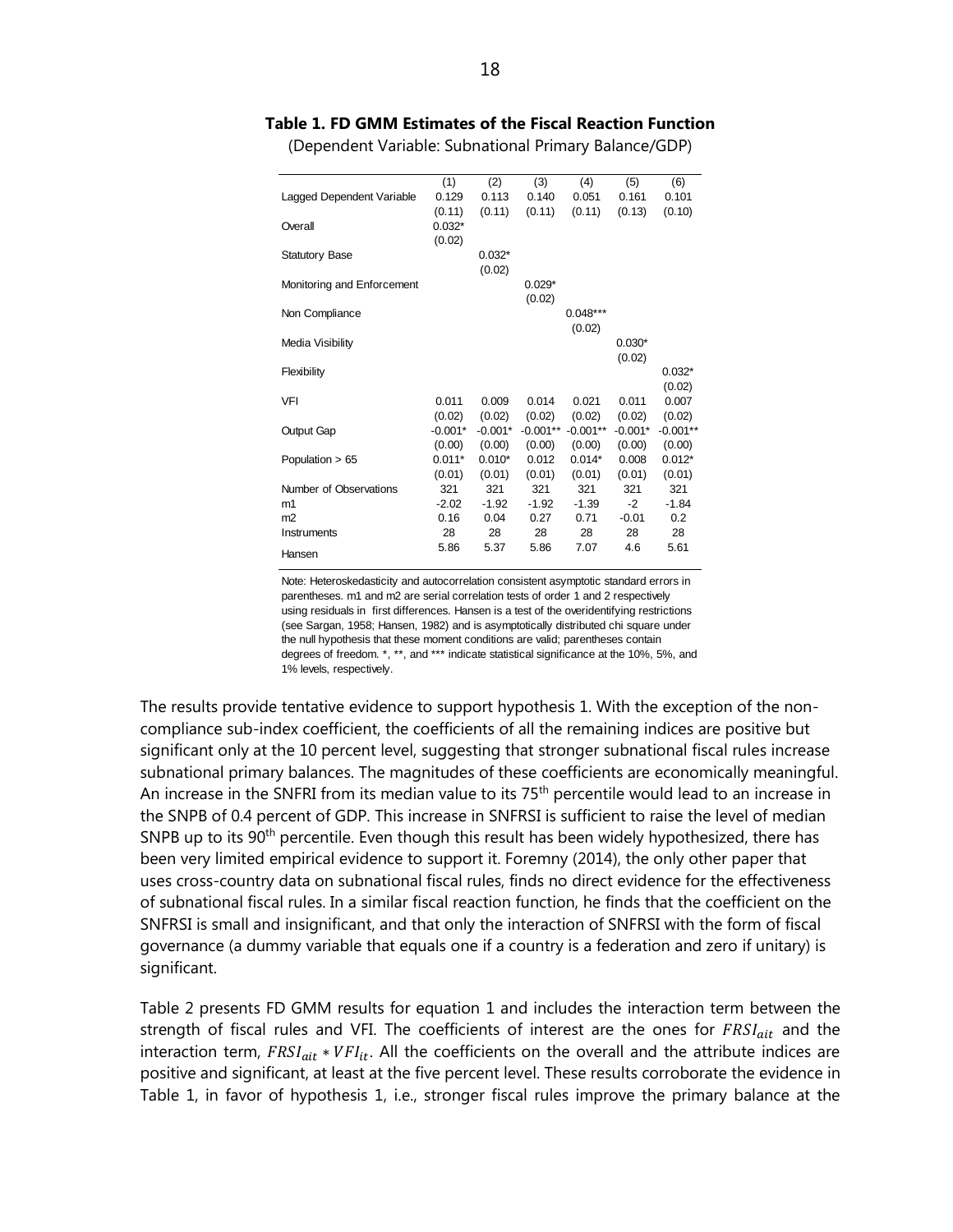subnational level. While there is indication that the coefficients on the indices of non-compliance, flexibility, and statutory base are larger than those on indices for the other attributes, at this stage, we refrain from making inference on the relative importance of these attributes. All the attributes are highly correlated among each other, with our overall strength index (SNFRI), as well as with an alternative overall index that we constructed using principal component analysis.<sup>22</sup>

| (Dependent Variable: Subnational Primary Balance/GDP) |           |                                                                       |           |           |           |            |
|-------------------------------------------------------|-----------|-----------------------------------------------------------------------|-----------|-----------|-----------|------------|
|                                                       | (1)       | (2)                                                                   | (3)       | (4)       | (5)       | (6)        |
| Lagged Dependent Variable                             | 0.108     | 0.112                                                                 | 0.118     | 0.099     | 0.109     | 0.075      |
|                                                       | (0.09)    | (0.10)                                                                | (0.09)    | (0.08)    | (0.10)    | (0.08)     |
| Overall                                               | $0.064**$ |                                                                       |           |           |           |            |
|                                                       | (0.03)    |                                                                       |           |           |           |            |
| Overall*VFI                                           | $-0.114*$ |                                                                       |           |           |           |            |
|                                                       | (0.06)    |                                                                       |           |           |           |            |
| <b>Statutory Base</b>                                 |           | $0.072**$                                                             |           |           |           |            |
|                                                       |           | (0.03)                                                                |           |           |           |            |
| Statutory Base*VFI                                    |           | $-0.143**$                                                            |           |           |           |            |
|                                                       |           | (0.07)                                                                |           |           |           |            |
| Monitoring and Enforcement                            |           |                                                                       | $0.056**$ |           |           |            |
|                                                       |           |                                                                       | (0.03)    |           |           |            |
| Monitoring and Enforcement*VFI                        |           |                                                                       | $-0.104*$ |           |           |            |
|                                                       |           |                                                                       | (0.06)    |           |           |            |
| Non Compliance                                        |           |                                                                       |           | $0.087**$ |           |            |
|                                                       |           |                                                                       |           | (0.03)    |           |            |
| Non Compliance*VFI                                    |           |                                                                       |           | $-0.136*$ |           |            |
|                                                       |           |                                                                       |           | (0.07)    |           |            |
| Media Visibility                                      |           |                                                                       |           |           | $0.062**$ |            |
|                                                       |           |                                                                       |           |           | (0.03)    |            |
| Media Visibility*VFI                                  |           |                                                                       |           |           | $-0.111*$ |            |
|                                                       |           |                                                                       |           |           | (0.06)    |            |
| Flexibility                                           |           |                                                                       |           |           |           | 0.076**    |
|                                                       |           |                                                                       |           |           |           | (0.04)     |
| Flexibility*VFI                                       |           |                                                                       |           |           |           | $-0.130**$ |
|                                                       |           |                                                                       |           |           |           | (0.06)     |
| <b>VFI</b>                                            | 0.026     | $0.027*$                                                              | 0.026     | $0.031*$  | 0.021     | 0.021      |
|                                                       | (0.02)    | (0.01)                                                                | (0.02)    | (0.02)    | (0.02)    | (0.02)     |
| <b>Output Gap</b>                                     |           | $-0.001***$ $-0.001***$ $-0.001***$ $-0.001**$ $-0.001**$ $-0.001***$ |           |           |           |            |
|                                                       | (0.00)    | (0.00)                                                                | (0.00)    | (0.00)    | (0.00)    | (0.00)     |
| Population > 65                                       | 0.006     | 0.003                                                                 | 0.007     | $0.009**$ | 0.007     | $0.008*$   |
|                                                       | (0.00)    | (0.01)                                                                | (0.01)    | (0.00)    | (0.00)    | (0.00)     |
| Number of Observations                                | 321       | 321                                                                   | 321       | 321       | 321       | 321        |
| m1                                                    | $-2.42$   | $-2.44$                                                               | $-2.4$    | $-2.5$    | $-2.19$   | $-2.2$     |
| m <sub>2</sub>                                        | $-0.43$   | $-0.61$                                                               | $-0.46$   | 0.1       | $-0.39$   | $-0.42$    |
| Instruments                                           | 30        | 30                                                                    | 30        | 30        | 30        | 30         |
| Hansen                                                | 3.35      | 1.9                                                                   | 3.12      | 4.41      | 3.09      | 4.14       |

#### **Table 2. FD GMM Estimates of the VFI Impact on the Effectiveness of SNGs Fiscal Rules**

Note: See notes Table 1.

 $22$  Correlation coefficients among all the attributes are above 0.8. As a result, regression coefficients for each of the attributes are statistically insignificant when they are jointly estimated in the same equation. We constructed an alternative index for the overall rule strength using the first principal component, capturing more than 80 percent of the variance of the original data. This index is highly correlated with our overall rule strength index (SNFRSI). The scoring coefficients, used as weights for this index are shown to be very similar across the different indices of rule attributes. Results are available upon request.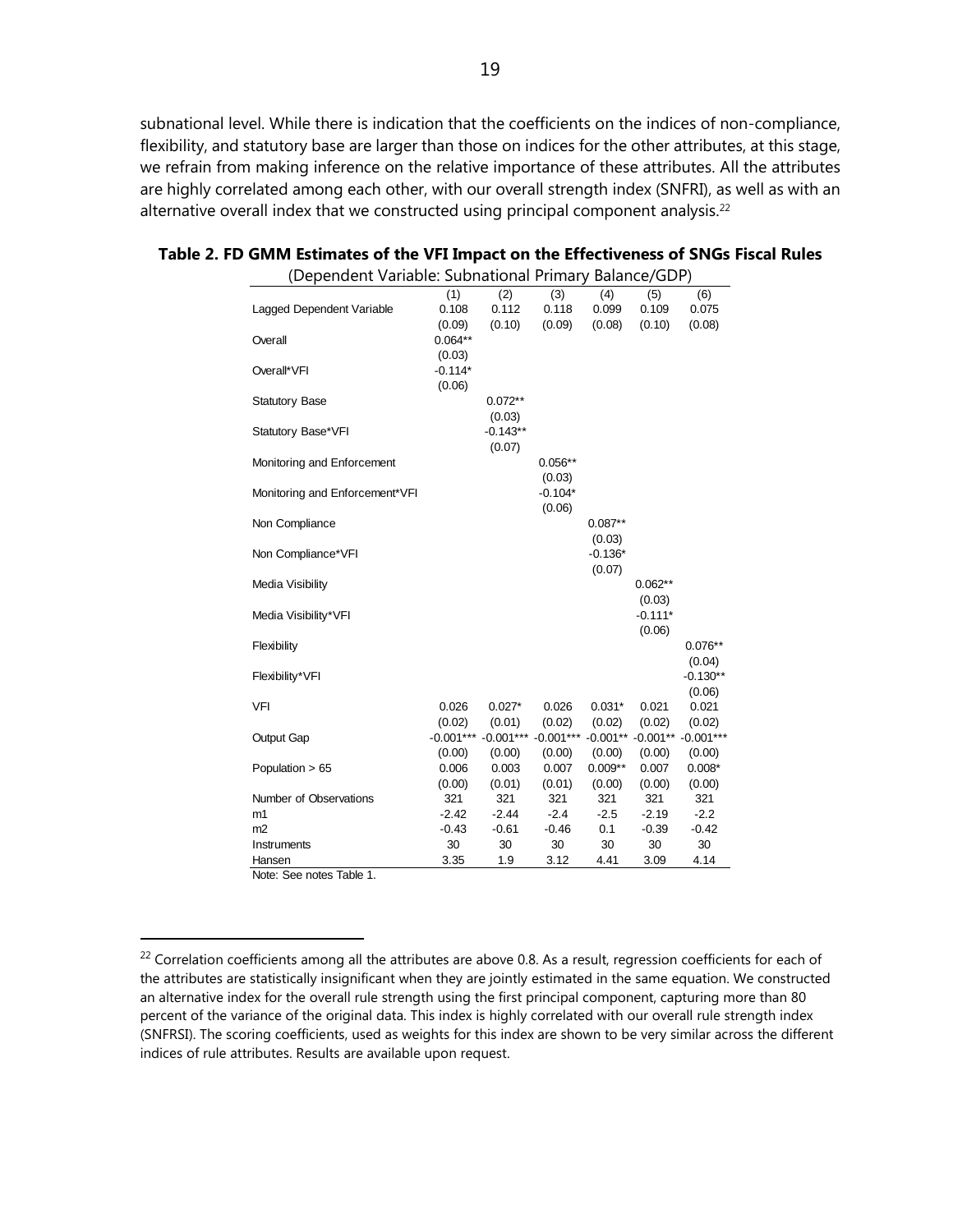The estimated SNFRSI regression coefficient implies that a 10 percent increase in the overall SNFRSI would raise subnational primary balance by 0.63 percent of GDP. The coefficient on the interaction terms between the rule indices and VFIs are negative and significant at the five percent level, suggesting that the effectiveness of subnational fiscal rules diminishes as VFIs rise. The estimated coefficients on the other covariates (output gap, population above 65) are consistent with priors. <sup>23</sup> The coefficient on VFIs is positive but insignificantly different from zero in most specifications. This result differs from Eyraud and Lusinyan (2013), who find a robust negative correlation between VFIs and general government primary balance. It may suggest that as the level of VFI increases, so do central government transfers, keeping subnational primary balances from declining.

Figure 8 translates the results of Table 2 into a standard marginal effects plot. It shows that the marginal impact of subnational fiscal rules on subnational primary balances  $\left(\frac{\partial SNPB}{\partial FRSI}\right)$  falls as VFIs rise. Superimposing the plot of the marginal impact of subnational fiscal rules on the levels of VFIs in different EU countries shows that the former becomes negative as the level of VFIs rises above 0.5, i.e., if the ratio between revenue and expenditure decentralization falls below  $0.5<sup>24</sup>$ These estimates imply that for subnational fiscal rules to be effective in enforcing fiscal discipline, revenue decentralization at the subnational level cannot lag significantly behind expenditure decentralization. This is an important finding, as it shows that rules on their own, no matter how strong, may fail to induce fiscal discipline at the subnational level if the level of VFIs is too high. This corroborates qualitative case studies, which form the bulk of the existing evidence on the effectiveness of fiscal rules (IMF, 2009).

#### **B. Robustness Checks**

We check the robustness of our main results to alternative estimators and specifications. In particular, we estimate equation (1) using an LSDVC estimator, alternative dependent variables, and additional controls. Our main results remain valid.

As a first robustness check, we estimate equation (1) using the LSDVC estimator instead of the FD GMM framework used in the previous section. As summarized in Table 3, the coefficient on the overall index of rule strength and the attributes sub-indices are positive and statistically significant at conventional levels. The coefficients on the interaction term between VFI and the fiscal rule indices remain negative and significant. However, the point estimates are roughly half the size of those estimated using FD GMM.

<sup>&</sup>lt;sup>23</sup> The subnational nature of our analysis led us to estimate the fiscal reaction function without controlling for general government debt. Results in Table 2 (available upon request) are robust to including the lagged general government debt-to-GDP ratio as an additional control.

<sup>&</sup>lt;sup>24</sup> From the definition of VFIs on footnote 6 and using GG Deficit of 0.06,  $\frac{\partial PB}{\partial FRSI}$  < 0 if  $VFI$   $>$  0.5. The mean GG deficit was calculated by taking the mean of GG deficits of all the countries for each year and then averaging them across time.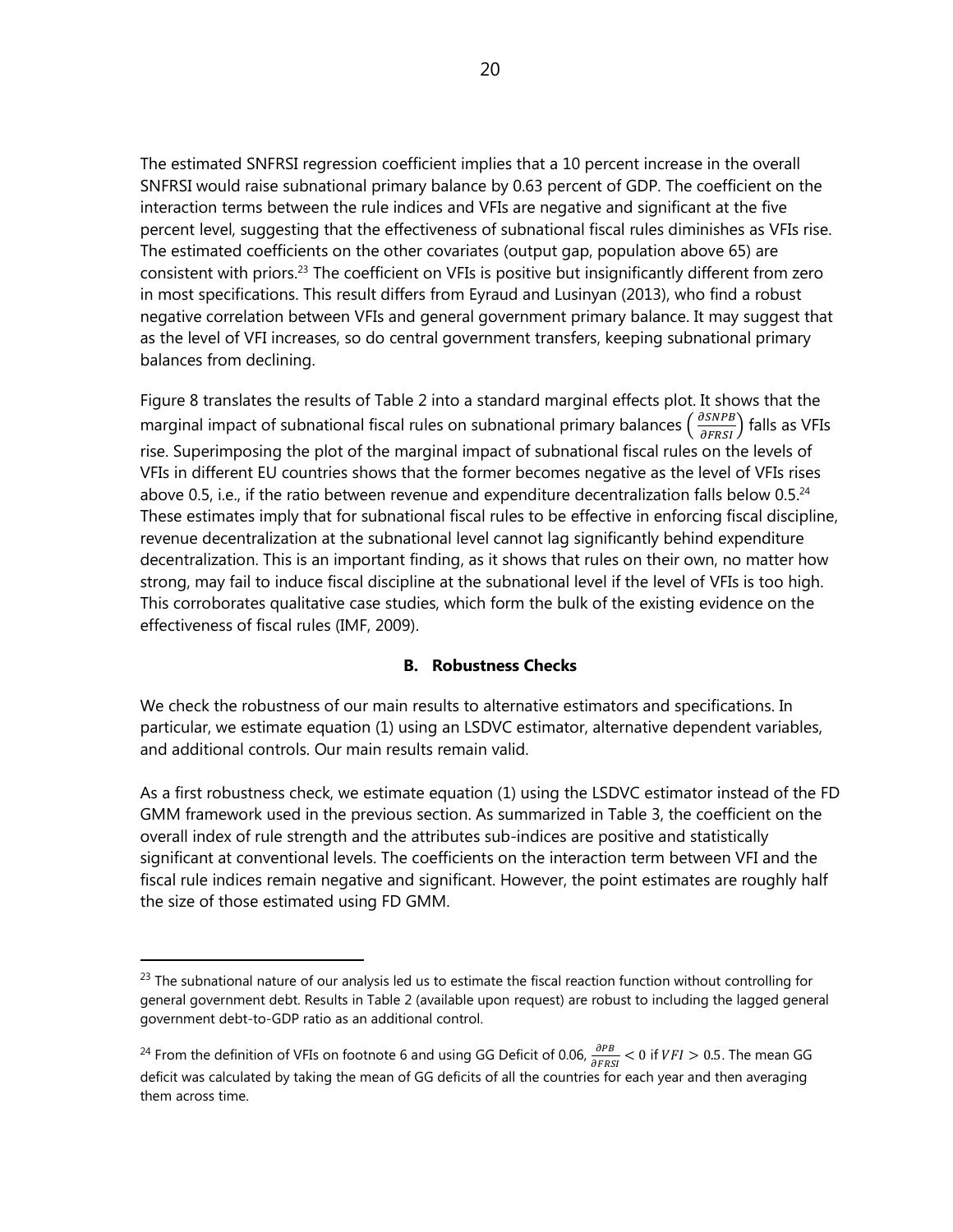

**Figure 8. VFI Impact on Fiscal Rule Effectiveness**

Next, we look at whether the choice of the dependent variable matters. Equation 1 is reestimated by FD GMM using two alternative measures of fiscal outcomes: the overall subnational fiscal balance as a percent of GDP (see Table 4) and the subnational primary fiscal balance as a percent of total subnational revenue (see Table 5).<sup>25</sup> The coefficients of the impact of fiscal rules and their interaction with VFIs are statistically significant and remain of the same sign as those obtained under our baseline specification. The magnitudes of the coefficients in Table 4 are surprisingly close to that of the baseline specification reported in Table 2. Table 5, on the other hand, shows much larger magnitudes. This is not surprising given that we normalize the dependent variable in Table 5 by subnational revenues, whereas the dependent variable in the baseline regression is normalized by GDP.

<sup>&</sup>lt;sup>25</sup> The first measure allows for a more comprehensive view of the subnational fiscal position at the cost of introducing terms that are not under the discretion of subnational officials (e.g., debt service). The second measure has been defended as a better proxy of subnational fiscal effort as it relates the size of deficits to the actual subnational capacity to finance them.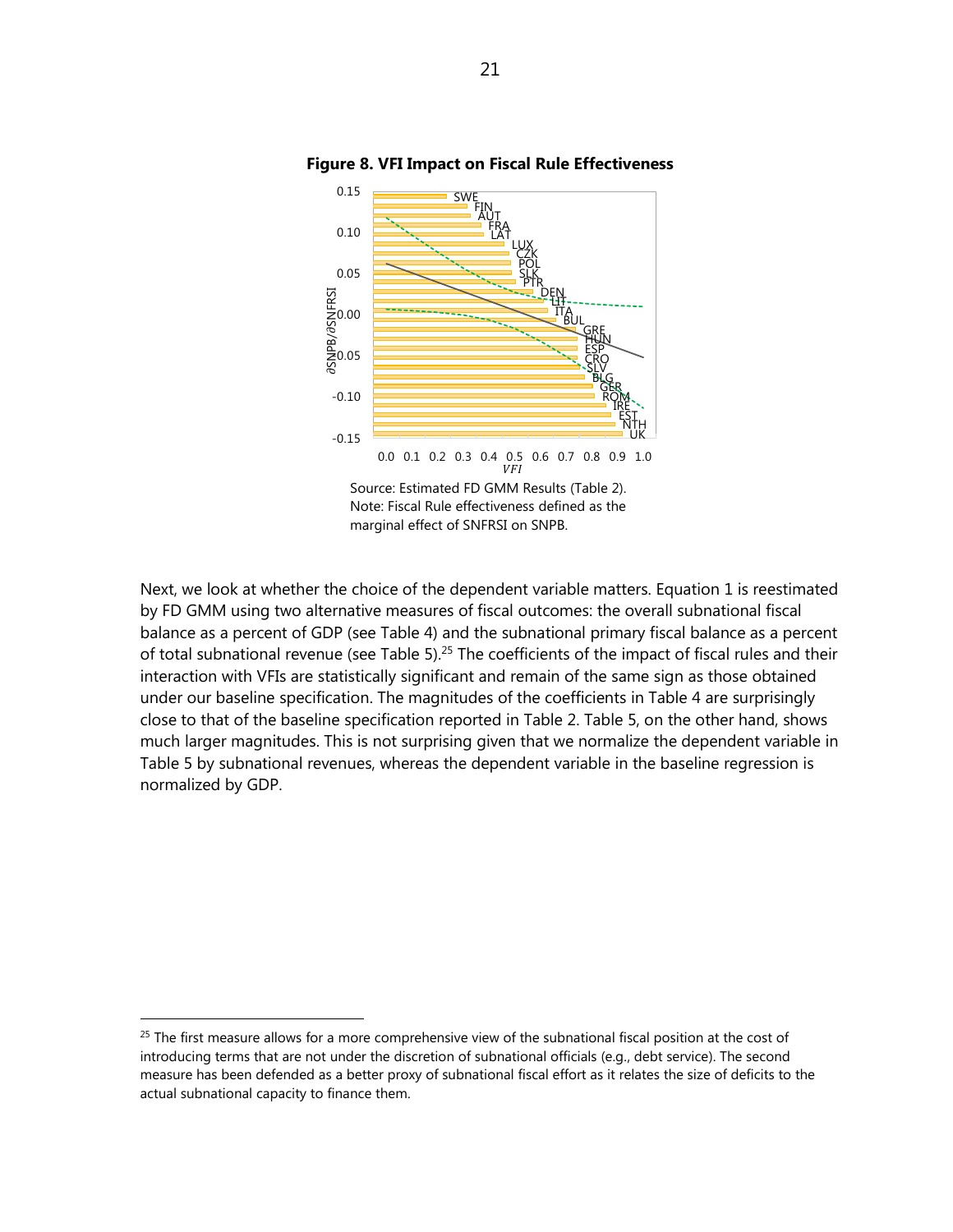#### **Table 3. LSDVC Estimates of the VFI Impact on the Effectiveness of SNGs Fiscal Rules**

 $(1)$   $(2)$   $(3)$   $(4)$   $(5)$   $(6)$ Lagged Dependent Variable  $0.364***0.369***0.361***0.361***0.392***0.355***$ (0.06) (0.06) (0.06) (0.06) (0.06) (0.05) Overall 0.020\*  $(0.01)$ 

(Dependent Variable: Subnational Primary Balance/GDP)

| Overall*VFI                    | (0.01)<br>$-0.049**$ |                     |                     |                     |                     |                     |
|--------------------------------|----------------------|---------------------|---------------------|---------------------|---------------------|---------------------|
|                                | (0.02)               |                     |                     |                     |                     |                     |
| <b>Statutory Base</b>          |                      | $0.027**$           |                     |                     |                     |                     |
|                                |                      | (0.01)              |                     |                     |                     |                     |
| Statutory Base*VFI             |                      | $-0.059**$          |                     |                     |                     |                     |
|                                |                      | (0.02)              |                     |                     |                     |                     |
| Monitoring and Enforcement     |                      |                     | $0.017*$<br>(0.01)  |                     |                     |                     |
| Monitoring and Enforcement*VFI |                      |                     | $-0.047**$          |                     |                     |                     |
|                                |                      |                     | (0.02)              |                     |                     |                     |
| Non Compliance                 |                      |                     |                     | 0.004               |                     |                     |
|                                |                      |                     |                     | (0.01)              |                     |                     |
| Non Compliance*VFI             |                      |                     |                     | $-0.028$            |                     |                     |
|                                |                      |                     |                     | (0.02)              |                     |                     |
| Media Visibility               |                      |                     |                     |                     | $0.032**$<br>(0.02) |                     |
| Media Visibility*VFI           |                      |                     |                     |                     | $-0.060**$          |                     |
|                                |                      |                     |                     |                     | (0.03)              |                     |
| Flexibility                    |                      |                     |                     |                     |                     | $0.031**$           |
|                                |                      |                     |                     |                     |                     | (0.01)              |
| Flexibility*VFI                |                      |                     |                     |                     |                     | $-0.073***$         |
|                                |                      |                     |                     |                     |                     | (0.02)              |
| <b>VFI</b>                     | $0.009*$             | $0.008*$            | $0.008*$            | 0.003               | 0.007               | $0.014**$           |
| <b>Output Gap</b>              | (0.00)<br>$0.001**$  | (0.00)<br>$0.001**$ | (0.00)<br>$0.001**$ | (0.00)<br>$0.001**$ | (0.01)<br>$0.001**$ | (0.01)<br>$0.001**$ |
|                                | (0.00)               | (0.00)              | (0.00)              | (0.00)              | (0.00)              | (0.00)              |
| Population > 65                |                      | $0.001***$ 0.001*** | $0.001**$           | $0.001*$            | $0.002***$          | $0.001**$           |
|                                | (0.00)               | (0.00)              | (0.00)              | (0.00)              | (0.00)              | (0.00)              |
| Number of Observations         | 347                  | 347                 | 347                 | 347                 | 347                 | 347                 |

Note: Variance-covariance matrix for the above estimates is computed by bootstrap using 1000 repetitions. The correction of the bias is at the rate  $O(1/T)$ . The bias correction was initialized using the Arellano Bond (1991) First Difference GMM estimator. Parentheses contain degrees of freedom. \*, \*\*, and \*\*\* indicate statistical significance at the 10%, 5%, and 1% levels, respectively.

These results support earlier findings which show that shifting the financing of subnational expenditure from transfers and borrowing to own revenue, improves SNG fiscal performance (Asatryan and others, 2012). However, this enhanced SNG tax autonomy indirectly acts upon subnational fiscal performance by increasing the discipline-enhancing effect that comes with the adoption or strengthening of existing rules.

Table 6 shows the robustness of our results by augmenting the baseline specification to add an explanatory variable- expenditure decentralization (the share of subnational expenditure in the general government expenditure), and two macroeconomic controls- CPI inflation and the unemployment rate.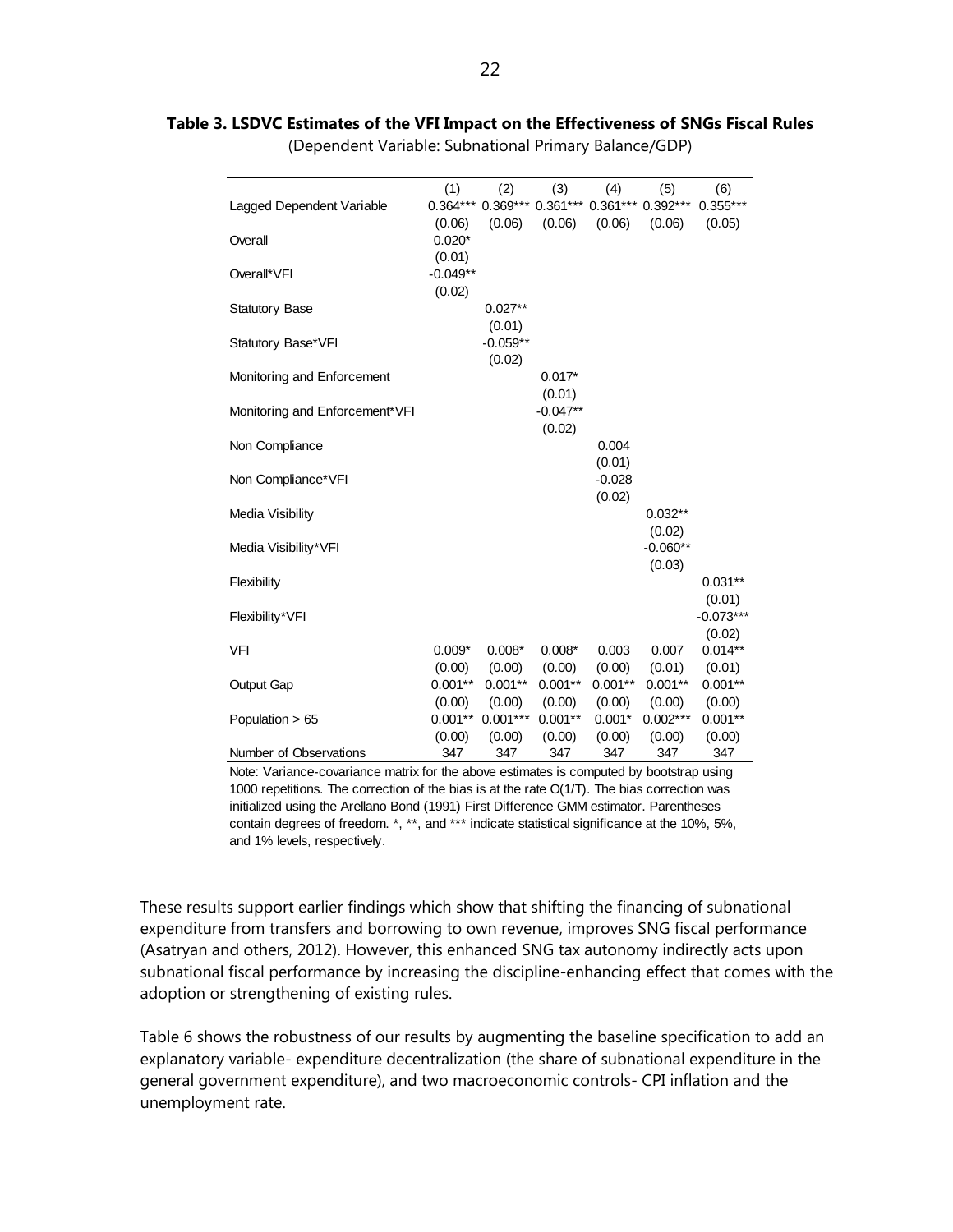# **Table 4. Robustness Check 1—FD GMM Estimates of the VFI Impact on the Effectiveness of SNGs Fiscal Rules**

|                                | (1)                 | (2)                 | (3)                | (4)                 | (5)       | (6)                          |
|--------------------------------|---------------------|---------------------|--------------------|---------------------|-----------|------------------------------|
| Lagged Dependent Variable      | 0.237               | 0.235               | 0.298              | 0.176               | 0.236     | 0.039                        |
|                                | (0.34)              | (0.32)              | (0.31)             | (0.29)              | (0.40)    | (0.38)                       |
| Overall                        | $0.060**$           |                     |                    |                     |           |                              |
|                                | (0.03)              |                     |                    |                     |           |                              |
| Overall*VFI                    | $-0.107*$           |                     |                    |                     |           |                              |
|                                | (0.06)              |                     |                    |                     |           |                              |
| <b>Statutory Base</b>          |                     | $0.065**$           |                    |                     |           |                              |
|                                |                     | (0.03)              |                    |                     |           |                              |
| Statutory Base*VFI             |                     | $-0.120*$           |                    |                     |           |                              |
|                                |                     | (0.07)              |                    |                     |           |                              |
| Monitoring and Enforcement     |                     |                     | $0.046*$<br>(0.02) |                     |           |                              |
| Monitoring and Enforcement*VFI |                     |                     | $-0.094*$          |                     |           |                              |
|                                |                     |                     | (0.06)             |                     |           |                              |
| Non Compliance                 |                     |                     |                    | $0.086**$           |           |                              |
|                                |                     |                     |                    | (0.04)              |           |                              |
| Non Compliance*VFI             |                     |                     |                    | $-0.147*$           |           |                              |
|                                |                     |                     |                    | (0.08)              |           |                              |
| Media Visibility               |                     |                     |                    |                     | $0.056*$  |                              |
|                                |                     |                     |                    |                     | (0.03)    |                              |
| Media Visibility*VFI           |                     |                     |                    |                     | $-0.102*$ |                              |
|                                |                     |                     |                    |                     | (0.05)    |                              |
| Flexibility                    |                     |                     |                    |                     |           | $0.082**$                    |
|                                |                     |                     |                    |                     |           | (0.04)                       |
| Flexibility*VFI                |                     |                     |                    |                     |           | $-0.131**$                   |
|                                |                     |                     |                    |                     |           | (0.06)                       |
| <b>VFI</b>                     | 0.014               | 0.014               | 0.012              | 0.023               | 0.007     | 0.011                        |
| <b>Output Gap</b>              | (0.02)<br>$-0.001*$ | (0.02)<br>$-0.001*$ | (0.02)<br>$-0.000$ | (0.02)<br>$-0.001*$ | (0.02)    | (0.02)<br>$-0.000 - 0.001**$ |
|                                | (0.00)              | (0.00)              | (0.00)             | (0.00)              | (0.00)    | (0.00)                       |
| Population > 65                | $0.008*$            | 0.007               | 0.008              | $0.011**$           | 0.008     | $0.010**$                    |
|                                | (0.00)              | (0.00)              | (0.01)             | (0.00)              | (0.01)    | (0.00)                       |
| Number of Observations         | 321                 | 321                 | 321                | 321                 | 321       | 321                          |
| m1                             | $-1.64$             | $-1.76$             | $-1.97$            | $-1.58$             | $-1.42$   | $-0.81$                      |
| m <sub>2</sub>                 | $-0.03$             | $-0.23$             | 0.17               | 0.37                | $-0.03$   | $-0.71$                      |
| Instruments                    | 30                  | 30                  | 30                 | 30                  | 30        | 30                           |
| Hansen                         | 0.082               | 0.91                | 1.26               | 3.22                | 0.92      | 1.26                         |

(Dependent Variable: Subnational Overall Balance/GDP)

Note: See notes Table 1.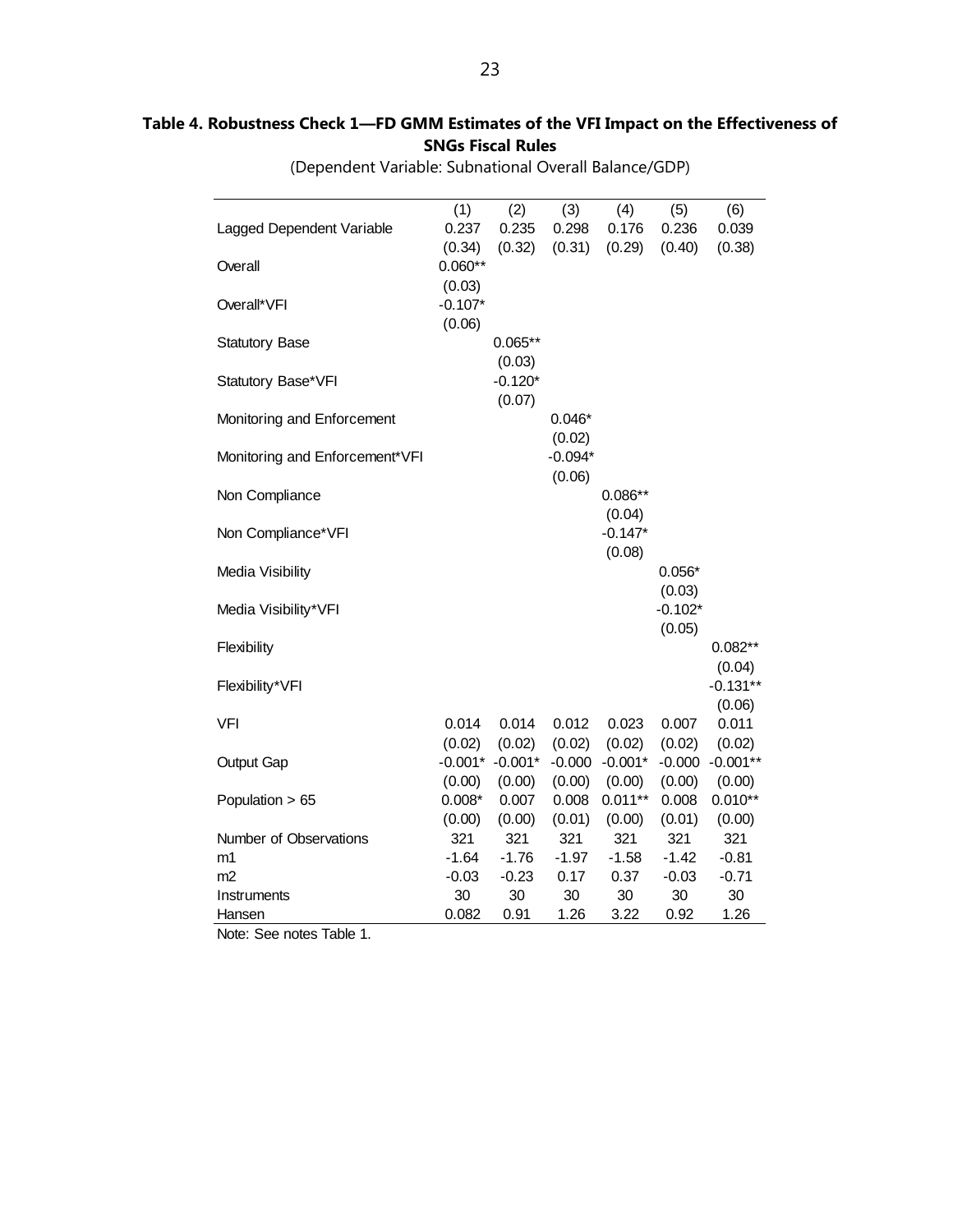# **Table 5. Robustness Check 2—FD GMM Estimates of the VFI Impact on the Effectiveness of SNGs Fiscal Rules**

(Dependent Variable: Subnational Primary Balance as Percent of Subnational Revenue)

| Lagged Dependent Variable      | (1)<br>0.054<br>(0.08) | (2)<br>0.066<br>(0.08) | (3)<br>0.057<br>(0.08)                        | (4)<br>0.061<br>(0.08)            | (5)<br>0.055<br>(0.09) | (6)<br>0.018<br>(0.09) |
|--------------------------------|------------------------|------------------------|-----------------------------------------------|-----------------------------------|------------------------|------------------------|
| Overall                        | $0.454**$<br>(0.19)    |                        |                                               |                                   |                        |                        |
| Overall*VFI                    | $-0.729**$<br>(0.35)   |                        |                                               |                                   |                        |                        |
| <b>Statutory Base</b>          |                        | $0.528**$<br>(0.23)    |                                               |                                   |                        |                        |
| Statutory Base*VFI             |                        | $-0.953**$<br>(0.45)   |                                               |                                   |                        |                        |
| Monitoring and Enforcement     |                        |                        | $0.402**$<br>(0.18)                           |                                   |                        |                        |
| Monitoring and Enforcement*VFI |                        |                        | $-0.642*$<br>(0.36)                           |                                   |                        |                        |
| Non Compliance                 |                        |                        |                                               | $0.576***$<br>(0.18)              |                        |                        |
| Non Compliance*VFI             |                        |                        |                                               | $-0.896*$<br>(0.49)               |                        |                        |
| Media Visibility               |                        |                        |                                               |                                   | $0.462**$<br>(0.22)    |                        |
| Media Visibility*VFI           |                        |                        |                                               |                                   | $-0.709*$<br>(0.38)    |                        |
| Flexibility                    |                        |                        |                                               |                                   |                        | $0.536**$<br>(0.21)    |
| Flexibility*VFI                |                        |                        |                                               |                                   |                        | $-0.816**$<br>(0.34)   |
| <b>VFI</b>                     | 0.137<br>(0.11)        | 0.154<br>(0.11)        | 0.141<br>(0.12)                               | 0.181<br>(0.13)                   | 0.116<br>(0.12)        | 0.096<br>(0.12)        |
| Output Gap                     | (0.00)                 | (0.00)                 | $-0.007***$ $-0.007***$ $-0.007***$<br>(0.00) | $-0.008***$ $-0.006***$<br>(0.00) | (0.00)                 | $-0.007***$<br>(0.00)  |
| Population > 65                | 0.047<br>(0.04)        | 0.022<br>(0.04)        | 0.058<br>(0.04)                               | $0.068*$<br>(0.04)                | 0.049<br>(0.03)        | $0.064*$<br>(0.04)     |
| Number of Observations         | 321                    | 321                    | 321                                           | 321                               | 321                    | 321                    |
| m1                             | $-2.32$                | $-2.19$                | $-2.23$                                       | $-2.12$                           | $-2.3$                 | $-1.82$                |
| m <sub>2</sub>                 | $-0.56$                | $-0.69$                | $-0.52$                                       | $-0.23$                           | $-0.53$                | $-0.57$                |
| Instruments                    | 30                     | 30                     | 30                                            | 30                                | 30                     | 30                     |
| Hansen                         | 7.37                   | 10.87                  | 10.46                                         | 1.86                              | 4.18                   | 2.69                   |

Note: See notes Table 1.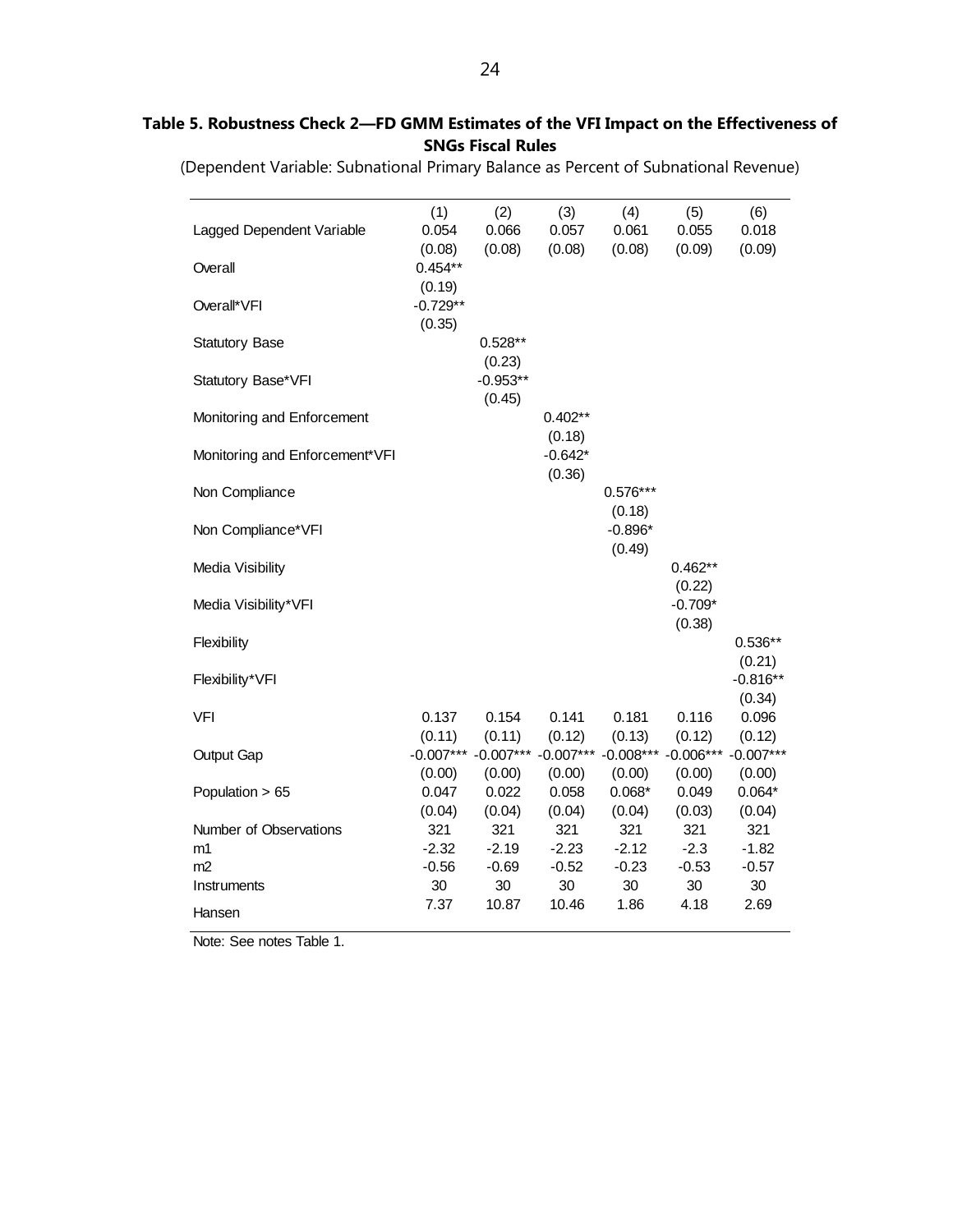# **Table 6. Robustness Check 3—FD GMM Estimates of the VFI Impact on the Effectiveness of SNGs Fiscal Rules—Augmented Model**

(Dependent Variable: Subnational Primary Balance)

| Lagged Dependent Variable           | (1)<br>0.083<br>(0.09)         | (2)<br>0.084<br>(0.09)                  | (3)<br>0.070<br>(0.08)       | (4)<br>0.097<br>(0.09)                                      | (5)<br>0.083<br>(0.10)         | (6)<br>0.087<br>(0.10)        |
|-------------------------------------|--------------------------------|-----------------------------------------|------------------------------|-------------------------------------------------------------|--------------------------------|-------------------------------|
| Overall                             | $0.061**$                      |                                         |                              |                                                             |                                |                               |
| Overall*VFI                         | (0.03)<br>$-0.115**$<br>(0.05) |                                         |                              |                                                             |                                |                               |
| <b>Statutory Base</b>               |                                | $0.063**$<br>(0.03)                     |                              |                                                             |                                |                               |
| Statutory Base*VFI                  |                                | $-0.137**$<br>(0.06)                    |                              |                                                             |                                |                               |
| Monitoring and Enforcement          |                                |                                         | $0.058**$<br>(0.03)          |                                                             |                                |                               |
| Monitoring and Enforcement*VFI      |                                |                                         | $-0.106**$<br>(0.05)         |                                                             |                                |                               |
| Non Compliance                      |                                |                                         |                              | 0.086***<br>(0.03)                                          |                                |                               |
| Non Compliance*VFI                  |                                |                                         |                              | $-0.164**$<br>(0.07)                                        |                                |                               |
| Media Visibility                    |                                |                                         |                              |                                                             | $0.067*$                       |                               |
| Media Visibility*VFI                |                                |                                         |                              |                                                             | (0.04)<br>$-0.115**$<br>(0.06) |                               |
| Flexibility                         |                                |                                         |                              |                                                             |                                | $0.068*$                      |
| Flexibility*VFI                     |                                |                                         |                              |                                                             |                                | (0.04)<br>$-0.129*$<br>(0.07) |
| VFI                                 | 0.032                          | 0.032                                   | 0.034                        | 0.034                                                       | 0.030                          | 0.028                         |
| <b>Output Gap</b>                   | (0.03)<br>$-0.001$<br>(0.00)   | (0.02)<br>$-0.001$<br>(0.00)            | (0.03)<br>$-0.001$<br>(0.00) | (0.02)<br>$-0.001$<br>(0.00)                                | (0.03)<br>$-0.001$<br>(0.00)   | (0.02)<br>$-0.001$<br>(0.00)  |
| Population > 65                     | 0.009                          | 0.007                                   | 0.010<br>(0.01)              | 0.008<br>(0.01)                                             | 0.011                          | 0.010                         |
| <b>Expenditure Decentralization</b> | (0.01)<br>$-0.049$<br>(0.04)   | (0.01)<br>$-0.047$<br>(0.03)            | $-0.051$<br>(0.04)           | $-0.047$<br>(0.03)                                          | (0.01)<br>$-0.052$<br>(0.05)   | (0.01)<br>$-0.045$<br>(0.04)  |
| Unemployment                        | $-0.0002$<br>(0.00)            | $-0.0003$<br>$(0.00)$ $(0.00)$ $(0.00)$ |                              | $-0.0002 - 0.0003$                                          | $-0.0001$<br>(0.00)            | $-0.0002$<br>(0.00)           |
| CPI Inflation                       | (0.00)                         | (0.00)                                  | (0.00)                       | $-0.0002$ $-0.0003$ $-0.0001$ $-0.0003$ $-0.0001$<br>(0.00) | (0.00)                         | $-0.0001$<br>(0.00)           |
| Number of Observations              | 321                            | 321                                     | 321                          | 321                                                         | 321                            | 321                           |
| m1                                  | $-2$                           | $-2.12$                                 | $-1.85$                      | $-2.2$                                                      | $-2.08$                        | $-1.78$                       |
| m <sub>2</sub>                      | $-0.56$                        | $-0.72$                                 | $-0.62$                      | $-0.45$                                                     | $-0.47$                        | $-0.52$                       |
| Instruments                         | 36<br>0                        | 36<br>0                                 | 36<br>0                      | 36<br>0                                                     | 36<br>0                        | 36<br>0                       |
| Hansen                              |                                |                                         |                              |                                                             |                                |                               |

Note: See notes Table 1.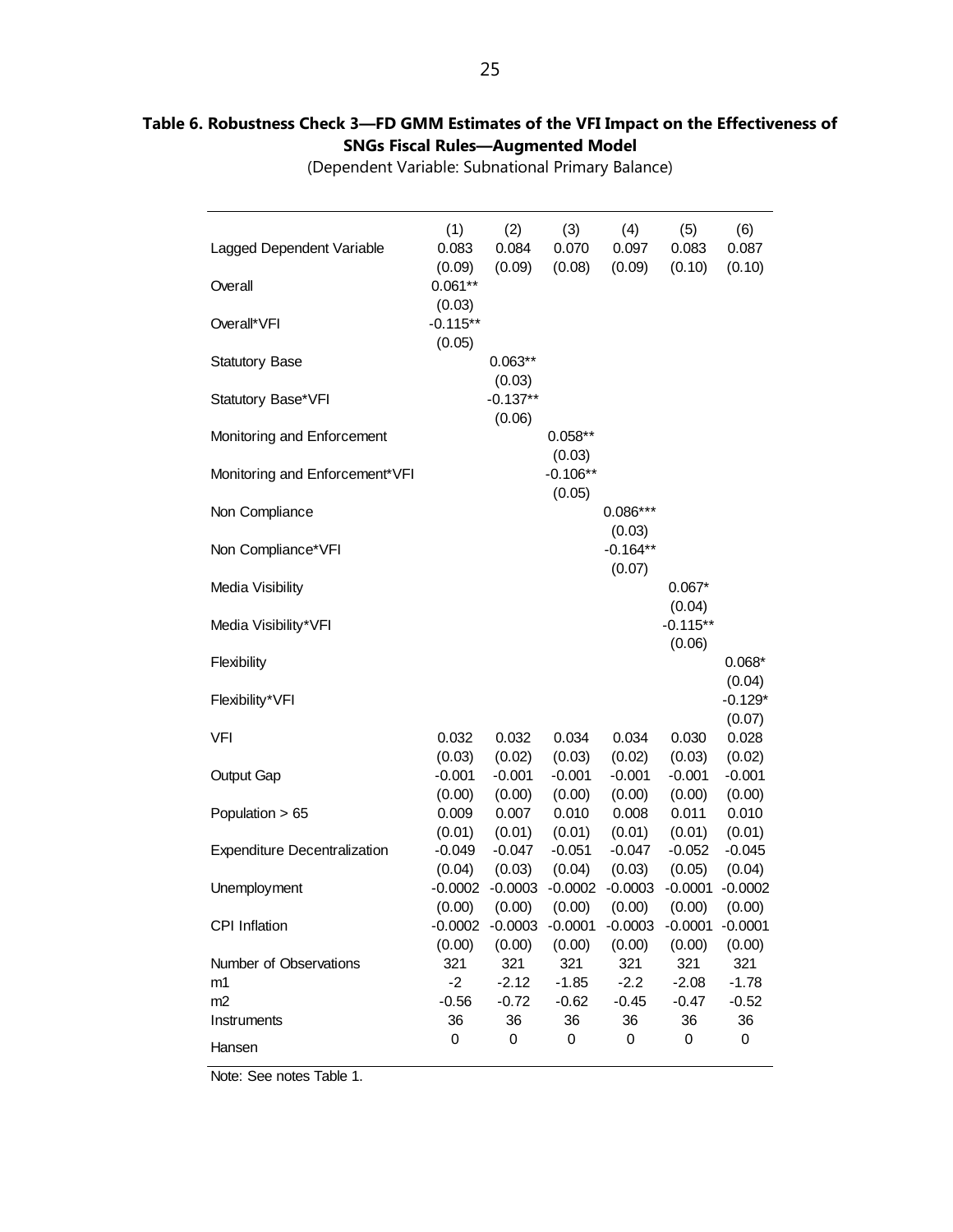#### **VI. CONCLUSION**

This paper estimates a dynamic fiscal reaction function using data from 26 European countries to assess whether, and to what extent, does the disciplining effect of subnational fiscal rules depend on rule design and on the design of the intergovernmental fiscal framework. In particular, we focus on the degree of vertical fiscal imbalances resulting from the distribution of expenditure mandates and revenue assignments across government levels.

Two main findings deserve to be mentioned. First, we find empirical evidence suggesting that stronger fiscal rules improve subnational fiscal balances. Our index of the overall strength of subnational fiscal rules in Europe is positively correlated with subnational fiscal balances, even after correcting for possible endogeneity biases. There is considerable variation in the magnitudes of coefficients on the strength indices of different rule attributes. For instance, magnitudes of the coefficients on the non-compliance and flexibility attributes are relatively larger. Though we do not make specific inference in this study, these findings leave scope for further research on the relative importance of the different attributes of fiscal rules.

Second, we find that the design of the intergovernmental fiscal framework matters. In particular, the discipline-enhancing effect of fiscal rules diminishes as the level of vertical fiscal imbalances rises. It falls to zero when VFIs rise to the extent that expenditure decentralization becomes more than twice that of revenue decentralization. This underscores previous concerns in the literature about the macro-fiscal implications of partial fiscal decentralization. VFIs are likely to be larger in federations, and more generally, among fiscally decentralized countries. In this respect, we use a larger dataset and address concerns of endogeneity, to confirm the results of previous studies, which show that an appropriately designed framework of fiscal rules would not in itself guarantee fiscal discipline at the subnational level.

Our results, which are robust to a wide range of different estimators and specifications, carry some noteworthy policy implications. They suggest that reforms aimed at increasing the discipline-enhancing impact of subnational fiscal rules should strive to address weaknesses in rule design. Moreover, independent reforms seeking to eliminate excessive vertical fiscal imbalances should also be considered. Our findings suggest that the latter are particularly critical for those European countries, in which the ratio of expenditure decentralization is more than twice that of revenue decentralization. In such countries, VFIs are so large that subnational fiscal rules may cease to be effective. Reforms that align subnational revenue and expenditure mandates could be considered as a prerequisite for ensuring the effectiveness of subnational fiscal rules in fostering fiscal discipline.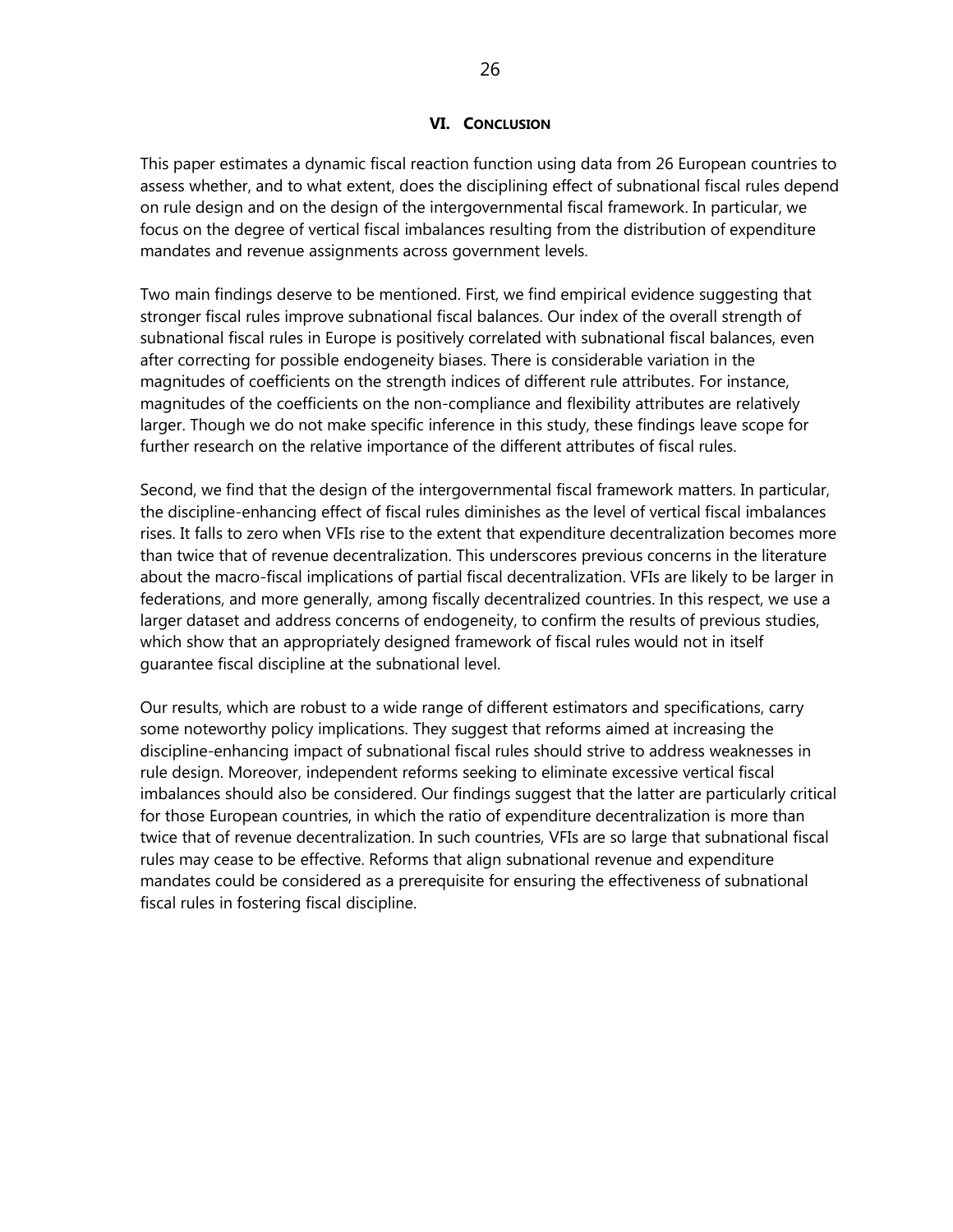#### **Appendix 1. Data**

Our sample covers from 1995 to 2012 the following 26 European Union members: Austria, Belgium, Bulgaria, Croatia, Czech Republic, Denmark, Estonia, Finland, France, Germany, Greece, Hungary, Ireland, Italy, Latvia, Lithuania, Luxembourg, Netherlands, Poland, Portugal, Romania, Slovakia, Slovenia, Spain, Sweden, and the United Kingdom. Data for Croatia is available from 2002 leading to only 11 observations in total for this country. The sample has 461 observations.

We have collected data from multiple sources. Table A1 defines the variables and identify these sources. Table A2 provide standard summary statistics.

| Variable                            | <b>Definition</b>                          | <b>Source</b>                             |
|-------------------------------------|--------------------------------------------|-------------------------------------------|
| Subnational primary balance         | (Subnational Total Revenue - Subnational   | Authors' own consolidation of total       |
| (SNPB)                              | Total Expenditure - Subnational Interest   | revenue and expenditures across local     |
|                                     | Expenditure)/Gross Domestic Product        | and (when applicable) state or regional   |
|                                     |                                            | governments using non-consolidated        |
|                                     |                                            | fiscal data from Eurostat.                |
| Subnational overall balance         | (Subnational Total Revenue - Subnational   | Authors' own consolidation of total       |
|                                     | <b>Total Expenditure)/Gross Domestic</b>   | revenue and expenditures across local     |
|                                     | Product                                    | and (when applicable) state or regional   |
|                                     |                                            | governments using non-consolidated        |
|                                     |                                            | fiscal data from Eurostat.                |
| Vertical Fiscal Imbalances (VFIs)   | 1-(Subnational government own              | Authors' own consolidation of total own   |
|                                     | revenue/Subnational government own         | revenue and own expenditures across       |
|                                     | expenditure)                               | local and (when applicable) state or      |
|                                     |                                            | regional governments using non-           |
|                                     |                                            | consolidated fiscal data from Eurostat.   |
| <b>Output Gap</b>                   | Actual - Potential GDP as percent of       | <b>World Economic Outlook</b>             |
|                                     | <b>Actual GDP</b>                          |                                           |
| Population > 65                     | Percent of population above the age of 65  | World Development Indicators              |
| <b>Expenditure Decentralization</b> | Share of sub-national expenditures in      | Authors' own consolidation of total       |
|                                     | general government expenditures            | expenditures across local and (when       |
|                                     |                                            | applicable) state or regional governments |
|                                     |                                            | using non-consolidated fiscal data from   |
|                                     |                                            | Eurostat.                                 |
| Unemployment                        |                                            | <b>World Economic Outlook</b>             |
| Consumer Price Inflation (CPI)      |                                            | World Economic Outlook                    |
| Legislative election dummy          | Dummy variable = 1 if national legeslative | Database for Political Institutions (DPI) |
|                                     | election held int hat year and zero        | from Beck et al. (2001)                   |
|                                     | otherwise                                  |                                           |
| Herfindahl Index of Government      | The sum of the squared seat shares of all  | Database for Political Institutions (DPI) |
| Fragmentation                       | parties in the government                  | from Beck et al. (2001)                   |

**Table A1. Variables Used in the Empirical Analysis**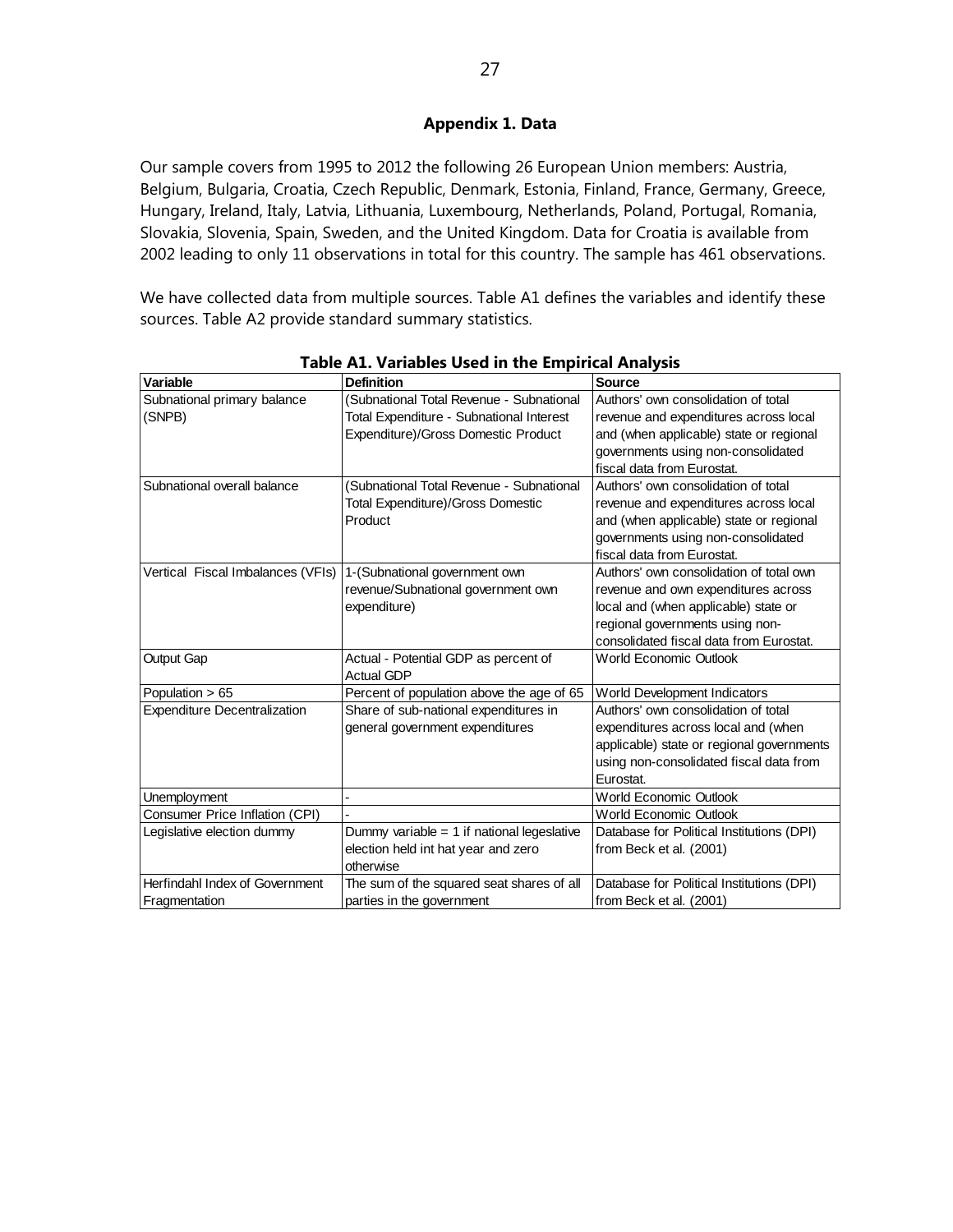| <b>Variable</b>     |                | <b>Mean</b> | Std. Dev. | Min        | <b>Max</b> |       | <b>Observations</b> |
|---------------------|----------------|-------------|-----------|------------|------------|-------|---------------------|
| <b>SNPB</b>         | Overall        | $-0.00164$  | 0.0069    | $-0.0527$  | 0.0543     | $N =$ | 461                 |
|                     | <b>Between</b> |             | 0.0025    | $-0.0714$  | 0.0034     | $T =$ | 26                  |
|                     | Within         |             | 0.0064    | $-0.0457$  | 0.0533     |       |                     |
| <b>SNFRSI</b>       | Overall        | 0.21707     | 0.1943    | 0.0000     | 1.0000     | $N =$ | 461                 |
|                     | <b>Between</b> |             | 0.1674    | 0.0027     | 0.7110     | $T =$ | 26                  |
|                     | Within         |             | 0.1041    | $-0.1452$  | 0.5363     |       |                     |
| <b>VFIs</b>         | Overall        | 0.48615     | 0.18092   | $-0.02042$ | 0.85991    | $N =$ | 460                 |
|                     | <b>Between</b> |             | 0.14558   | 0.20573    | 0.70334    | $T =$ | 26                  |
|                     | Within         |             | 0.10999   | $-0.00972$ | 0.80137    |       |                     |
| Population $> 65$   | Overall        | 15.62453    | 2.1267    | 10.8351    | 21.1009    | $N =$ | 461                 |
|                     | <b>Between</b> |             | 1.9035    | 11.2568    | 18.9956    | $T =$ | 26                  |
|                     | Within         |             | 1.0079    | 12.8670    | 18.5678    |       |                     |
| <b>Output Gap</b>   | Overall        | 0.15302     | 3.3668    | $-13.4956$ | 17.5160    | $N =$ | 434                 |
|                     | <b>Between</b> |             | 0.9374    | $-2.4152$  | 2.2387     | $T =$ | 26                  |
|                     | Within         |             | 3.2465    | $-11.4012$ | 15.6984    |       |                     |
| Herfindahl Index of | Overall        | $-1.53164$  | 46.558    | $-999.000$ | 1.000      | $N =$ | 461                 |
| Government          | <b>Between</b> |             | 10.921    | $-55.030$  | 1.000      | $T =$ | 26                  |
| frgmentation        | Within         |             | 45.289    | -945.501   | 54.499     |       |                     |

**Table A2. Summary Statistics**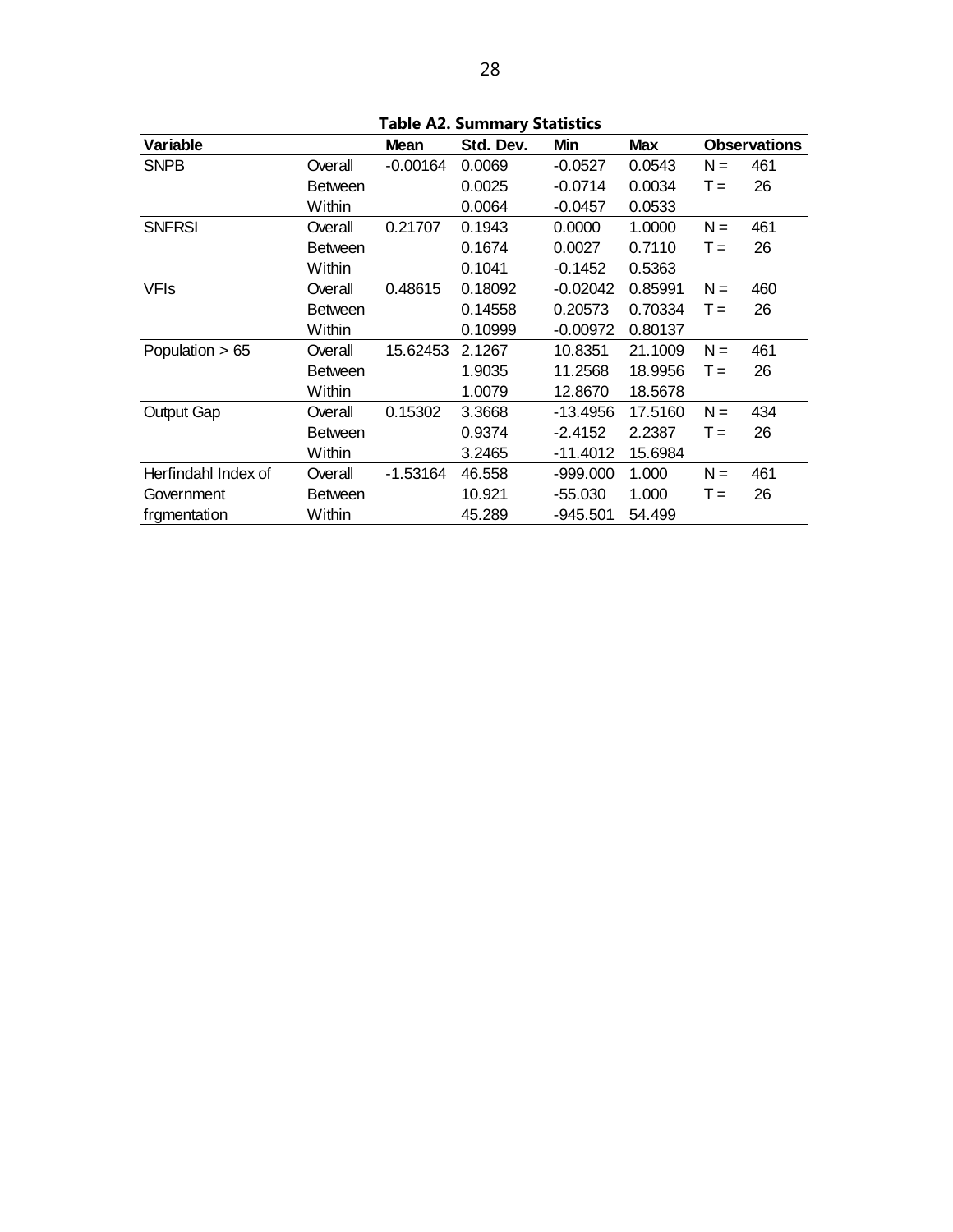#### **Appendix 2. The Subnational Fiscal Rule Strength Index**

The Subnational Fiscal Rule Strength Index (SNFRSI) is derived from the European Commission (EC) dataset of domestic fiscal rules. The EC dataset includes all types of numerical fiscal rules budget balance rule (BBR), debt rule (DR), expenditure rule (ER), and revenue rules (RR) covering different levels of government—central (CG), regional (RG), local (LG), general government (GG), and social security (SS)—in force since 1990 across EU countries. It assigns for each rule in force in each EU country at any given year an overall strength score along with separate scores measuring the strength of the rule according to a number of design attributes. These attributes are regarded to improve the effectiveness of fiscal rules and are either part of a regulatory framework specific to the rules in question or of a broader budgetary institutional framework.

We collect from the EC database for each rule applicable to the subnational level an overall strength score as well as all the following individual scores for each rule attribute: (i) the rule statutory base; (ii) the rule adjustment margin; (iii) the nature of the body in charge of monitoring the rule; (iv) whether rule monitoring takes place in real time; (v) the nature of the body in charge of enforcing the rule; (vi) the effectiveness of enforcement mechanisms; (vii) the presence of an escape clause; and (viii) the media visibility of the rule. We assigned scores for each attribute as follows.

# *Attribute 1 (a1): Statutory/legal base of the rule*

- 4 constitutional base
- 3 the rule is based on a legal act (e.g., Public finance Act, Fiscal Responsibility Law)
- 2 the rule is based on a coalition agreement or an agreement reached by different general government tiers (and not enshrined in a legal act)
- 1 political commitment by a given authority (central/local government, minister of finance)

#### *Attribute 2 (a2): Adjustment margin*

- 3 there is no margin for adjusting objectives (they are encapsulated in the document underpinning the rule)
- 2 there is some but constrained margin in setting or adjusting objectives
- 1 there is complete freedom in setting objectives (the statutory base of the rule merely contains broad principles or the obligation for the government or the relevant authority to set targets)

#### *Attribute 3 (a3): Nature of the body in charge of monitoring rule compliance*

- 3 monitoring by an independent authority (Fiscal Council, Court of Auditors or any other Court) or the national Parliament
- 2 monitoring by the ministry of finance or any other government body
- 1 no regular public monitoring of the rule (there is no report systematically assessing compliance)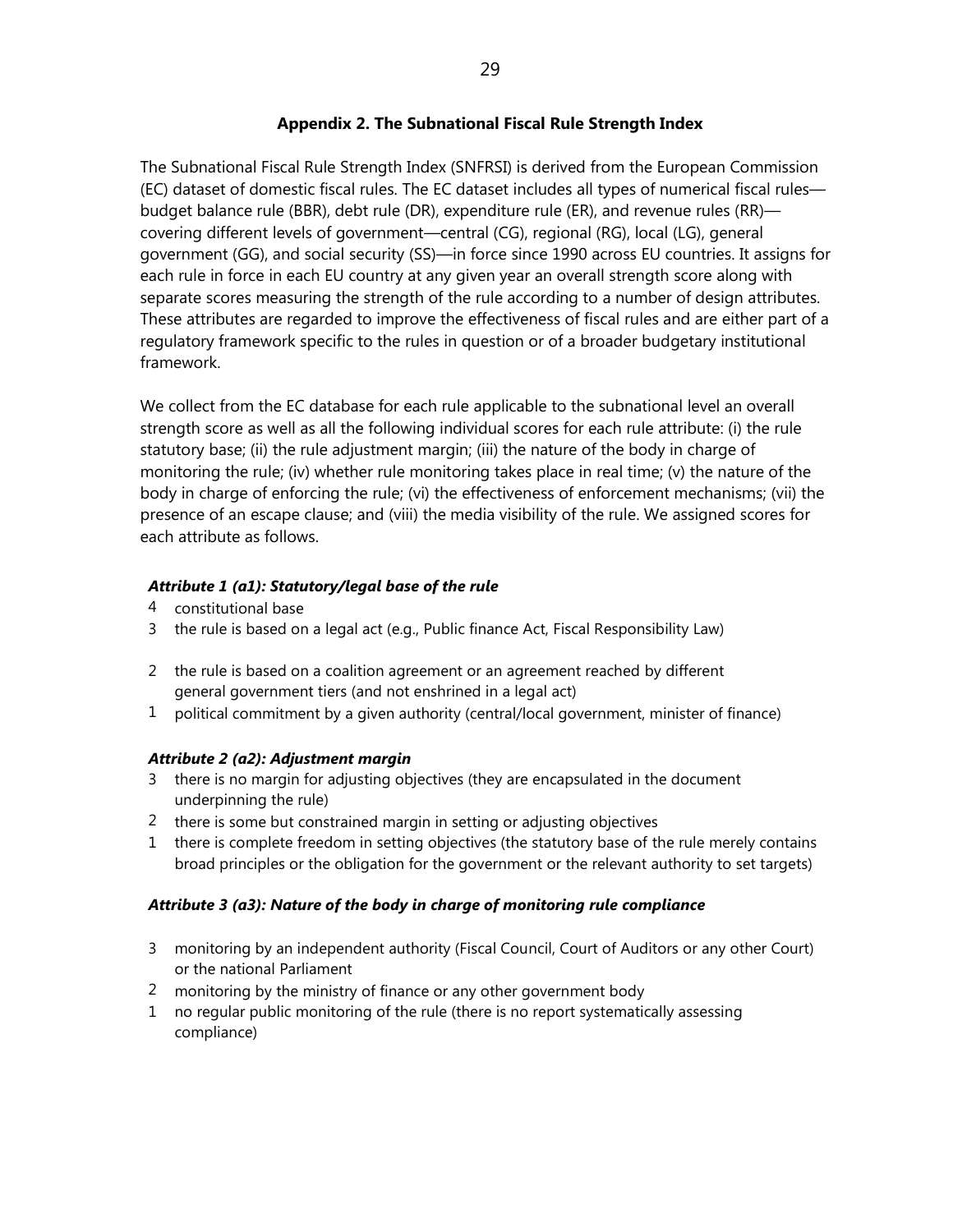#### *Attribute 4 (a4): Existence of alert mechanisms*

We augmented the score of this sub-criterion by 1 if there is real-time monitoring of compliance with the rule, i.e., if alert mechanisms of the risk of non-respect exist.

#### *Attribute 5 (a5): Nature of the body in charge of enforcing the rule*

- 3 enforcement by an independent authority (Fiscal Council or any Court) or the national Parliament
- 2 enforcement by the ministry of finance or any other government body
- 1 no specific body in charge of enforcement

#### *Attribute 6 (a6): Enforcement mechanisms of the rule*

- 4 there are automatic correction and sanction mechanisms in case of non-compliance
- 3 there is an automatic correction mechanism in case of non-compliance and the possibility of imposing sanctions
- 2 the authority responsible is obliged to take corrective measures in case of non-compliance or is obliged to present corrective proposals to Parliament or the relevant authority
- 1 there are no ex-ante defined actions in case of non-compliance

#### *Attribute 7 (a7): Existence of Escape Clause*

We augmented the score of this variable by 1 if escape clauses are foreseen and clearly specified.

#### *Attribute 8 (a8): Media visibility of the rule*

- 3 observance of the rule is closely monitored by the media; non-compliance is likely to trigger public debate
- 2 high media interest in rule compliance but non-compliance is unlikely to invoke public debate
- 1 no, or modest interest of the media

We constructed a SNFRSI for each attribute *a* and rule type *j* in country *i* at time *t*. <sup>26</sup> We did that by aggregating the product of rule j attribute strength and its coverage over each subnational government levels *l* to which rule *j* applies — Salc(j) and c(j), respectively —weighted by the share of public spending of this government level *l (G<sup>l</sup>* ) in the total public spending of all government levels covered by the rule  $(G_{c(j)})$ , as summarized in equation (A2.1).

$$
SNFRS_{aj} = \sum_{l \in \{LG, RG\}} w_{lc(j)} \times c(j) \times S_{alc(j)}
$$
(A2.1)

Where

 $\overline{a}$ 

 $a \in \{a_1 \dots a_8\}; i \in \{BBR, DR, ER, RR\}; and c(j) \in \{GG, RG, LG, LG, LG\}, (CG, RG, LG)$ 

And where 
$$
w_{lc(j)} = \begin{cases} 1 & \text{if } c(j) \in \{RG\} \text{or } \{LG\} \\ \frac{G_l}{G_{c(j)}} & \text{if } c(j) \in \{GG, (RG, LG), (CG, RG, LG)\} \end{cases}
$$

An SNFRSI is then computed for each attribute  $a$  by aggregating  $\textit{SNFRS}_{ai}$  over all rules applicable to subnational governments, as summarized in equation (A2.2)

<sup>&</sup>lt;sup>26</sup> To simplify the notation, we omit, henceforth, country and time subscripts.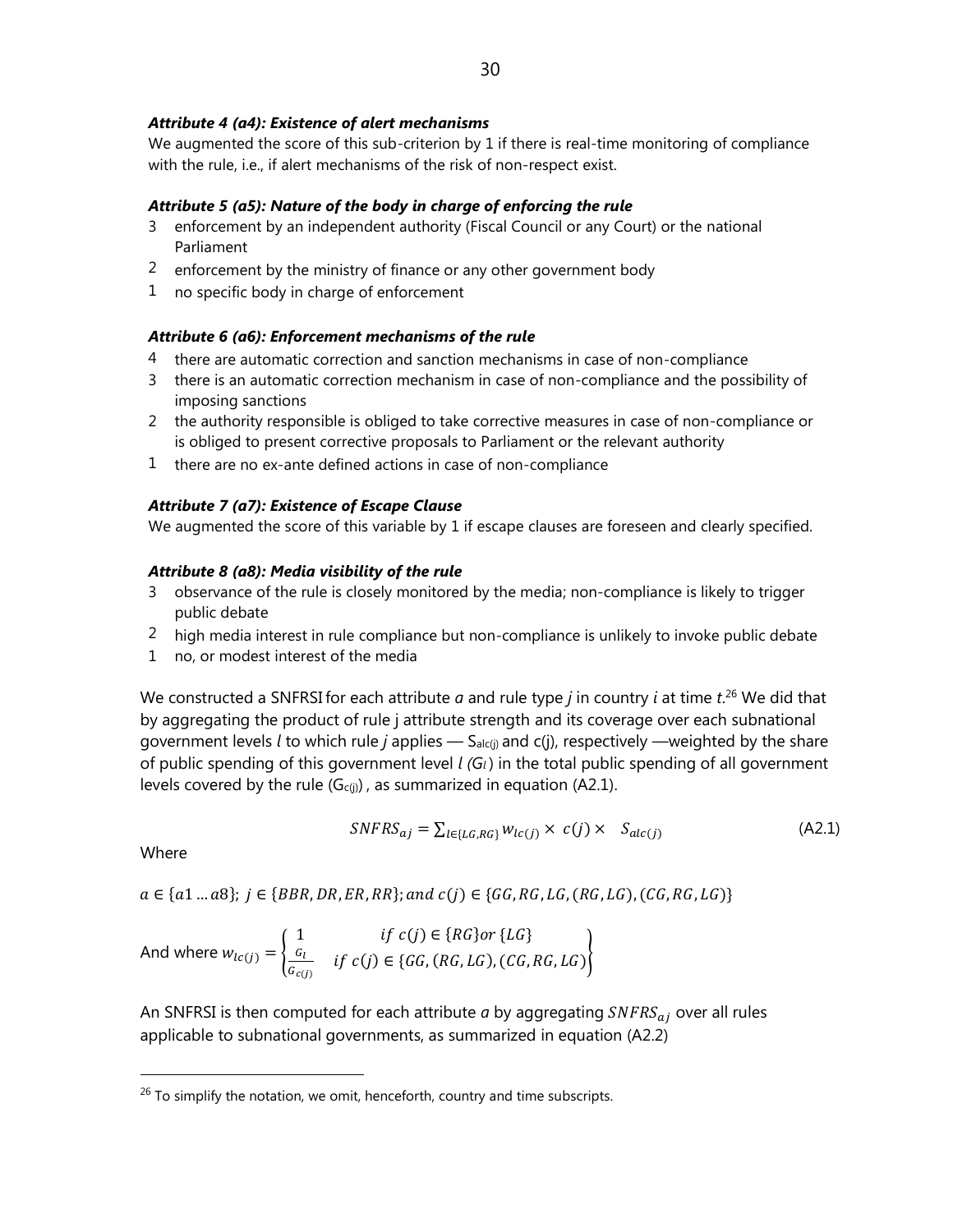$$
SNFRS_a = \sum_j SNFRS_{aj} \tag{A2.2}
$$

Lastly, we calculated SNFRSI indices for five broad categories as follows:

 $SNFRS_{flexibility} = SNFRS_{a2} + SNFRS_{a7}$  $SNFRS_{statutory \, base} = SNFRS_{a1}$  $\mathit{SNFRS}_{monitoring}$  and enforcement  $=\mathit{SNFRS}_{a3}$  +  $SNFRS_{a4} + SNFRS_{a5}$  $SNFRS_{media\; visibility} = SNFRS_{a8}$  $SNFRS_{non-compliance} = SNFRS_{a6}$ 

(A2.3)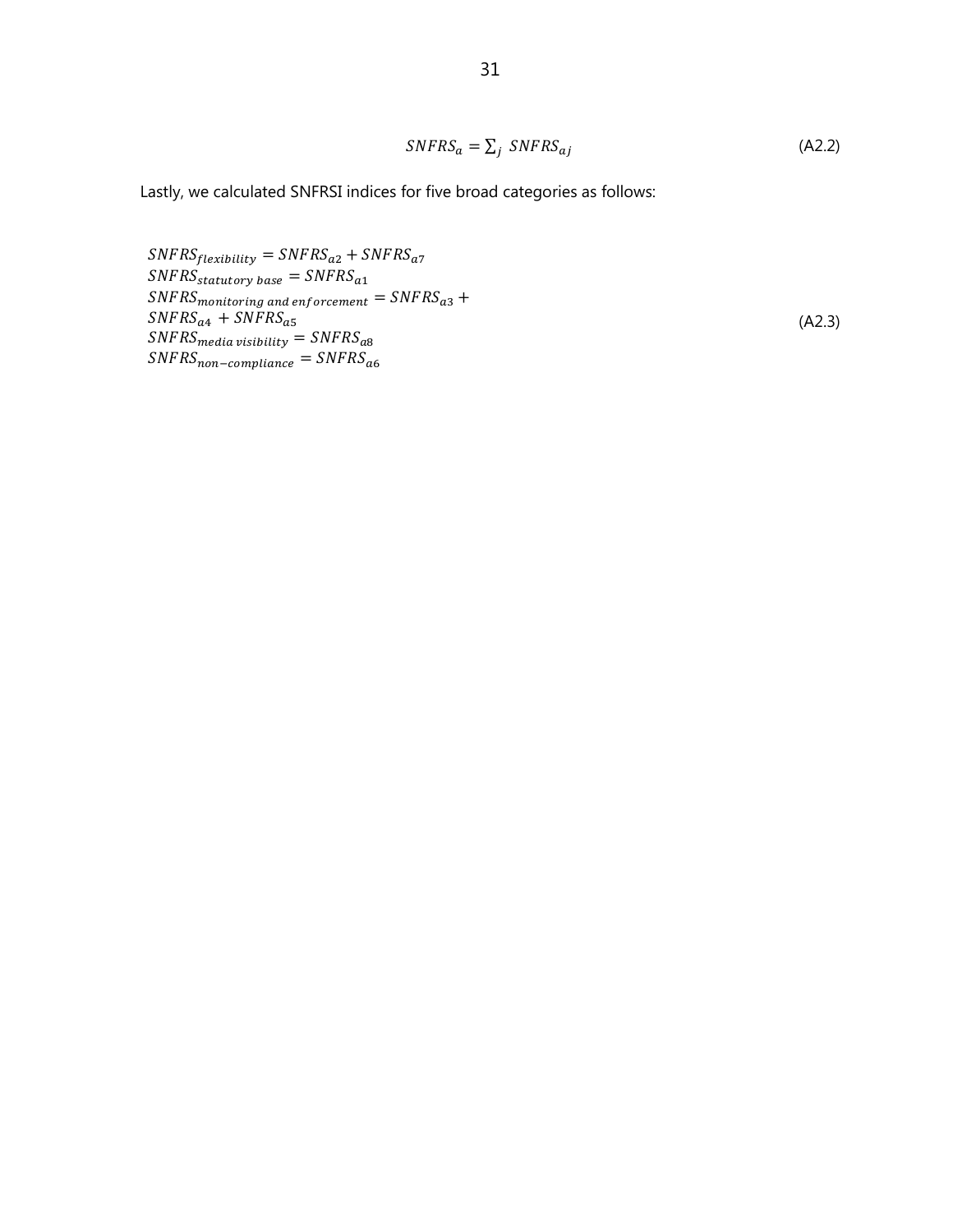#### **REFERENCES**

- <span id="page-33-0"></span>Alt, J.E., and Lowry, R.C., 1994, "Divided Government, Fiscal Institutions, and Budget Deficits: Evidence from the States," *The American Political Science Review*, Vol. 88, No. 4, pp. 811– 28.
- Andrle, M., J. C. Bluedorn, L. Eyraud, T. Kinda, P. Koeva Brooks, G. Schwartz, and A. Weber, 2015, "Reforming Fiscal Governance in the European Union," IMF Staff Discussion Note 15/09 (Washington: International Monetary Fund).
- Arellano, Manuel, and Stephen Bond, 1991, "Some tests of specification for panel data: Monte Carlo evidence and an application to employment equations," *The Review of Economic Studies,* Vol 58, No. 2, pp. 277-297.
- Asatryan, Z., L. P. Feld, and B. Geys, 2012, "Partial Fiscal Decentralization and Subnational Government Fiscal Discipline: Empirical Evidence from OECD Countries," *Public Choice*, Vol. 163, No. 3–4, pp. 307–20.
- Ayuso, J., D. Gonzalez Hernandez, L. Moulin and A. Turrini, 2007, "Beyond the SGP: Features and Effects of EU National-Level Fiscal Rules," in *The Role of Fiscal Rules and Institutions in Shaping Budgetary Outcomes*, ed. by the European Commission, Proceedings from the 24 November 2006 European Commission workshop, European Economy Economic Papers No. 275.
- Blöchliger, H., and C. Vammalle, 2012, Reforming Fiscal Federalism and Local Government: Beyond the Zero-Sum Game," *OECD Fiscal Federalism Studies*, (Paris: OECD).
- Bohn, H., 1998, "The Behavior of U.S. Public Debt and Deficits," *Quarterly Journal of Economics*, Vol. 113, pp. 949–63.
- ———, and R.P. Inman, 1996, "Balanced-Budget Rules and Public Deficits: Evidence from the U.S. States," *Carnegie-Rochester Conference Series on Public Policy,* Vol. 45, pp. 13–76.
- Bond, S.R., 2002, "Dynamic Panel Data Models: A Guide to Micro Data Methods and Practice," *Portuguese Economic Journal*, Vol. 1, No. 2, pp. 141–62.
- Bordignon, M., 2006, "Fiscal Decentralization: How to Harden the Budget Constraint," in *Fiscal Policy Surveillance in Europe*, ed. by P. Wierts, S. Deroose, E. Flores, and A. Turini (Basingstoke: Palgrave Macmillan).
- Braun, M., and M. Tommasi, 2004, "Subnational Fiscal Rules: A Game Theoretic Approach," in *Rules-Based Fiscal Policy in Emerging Markets: Background, Analysis and Prospects,* ed. by. G. Kopits (Washington: International Monetary Fund).
- Bruno, G., 2005, "Estimation and Inference in Dynamic Unbalanced Panel-Data Models with a Small Number of Individuals," *Stata Journal*, Vol. 5, No. 4, p. 473.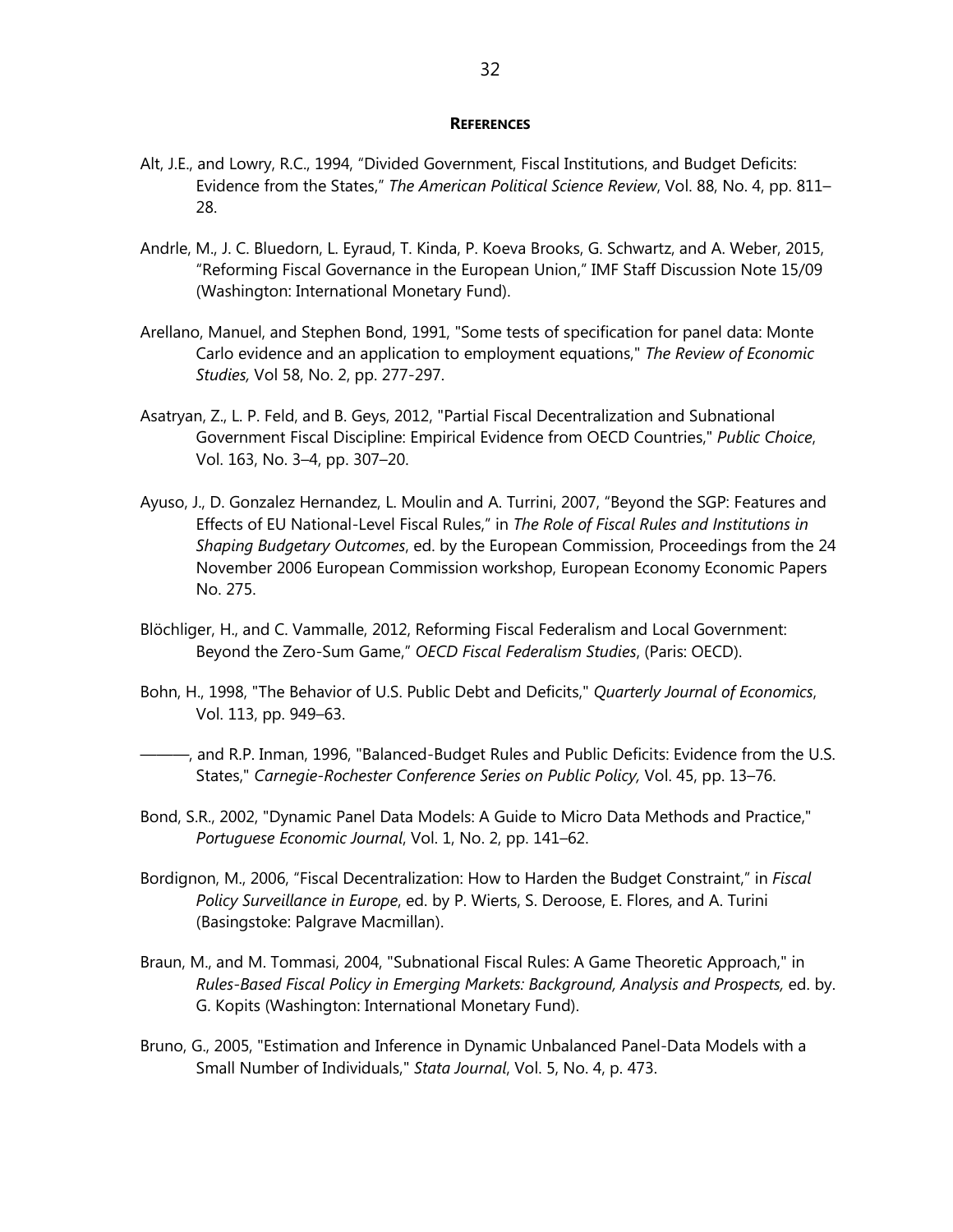- Buti, M., J. N. Martins, and A. Turrini, 2007, "From Deficits to Debt and Back: Political Incentives under Numerical Fiscal Rules," *CESifo Economic Studies*, Vol. 53, No. 1, pp. 115–52.
- Crivelli, E., 2012, "Local governments' fiscal balance and privatization in transition countries," *Economics of Transition,* Vol. 20, No 4, pp. 677-603.
- ———, and A. Shah, 2009, "Fiscal Rules at the Local Level," *World Bank Institute* (Washington: World Bank).
- ———, and K. Staal, 2013, "Size, spillovers, and soft budget constraints," *International Tax and Public Finance,* Vol. 20, No.2, pp. 338–356.
- Debrun, X., L. Moulin, A. Turrini, J. Ayuso-i-Casals, and M. S. Kumar, 2008, "Tied to the Mast? National Fiscal Rules in the European Union," *Economic Policy*, Vol. 23, No. 54, pp. 298– 362.
- Escolano, J., L. Eyraud, M. Moreno Badia, J. Sarnes, and A. Tuladhar, 2012, "Fiscal Performance, Institutional Design and Decentralization in European Union Countries," IMF Working Paper 12/45 (Washington: International Monetary Fund).
- Eyraud, L., and L. Lusinyan, 2013, "Vertical Fiscal Imbalances and Fiscal Performance in Advanced Economies," *Journal of Monetary Economics*, Vol. 60, No. 5, pp. 571–87.
- Eyraud, L., and T. Wu. 2015. "Playing by the Rules: Reforming Fiscal Governance in Europe," IMF Working Paper, WP/15/67(Washington: International Monetary Fund).
- Fainboim, I., A. Fernandez, M. Fouad, D. Last, M. Pessoa, and S. Ylaoutinen, 2015, "Budgeting, Accounting, and Reporting," Chapter 4 in *Designing a European Fiscal Union*, ed. by C. Cottarelli and M. Guerguil, pp. 133–157 (New York: Routledge).
- Foremny, D., 2014, "Subnational Deficits in European Countries: The Impact of Fiscal Rules and Tax Autonomy," *European Journal of Political Economy*, Vol. 34, pp. 86–110.
- Goodspeed, T. J., 2002, "Bailouts in a Federation," *International Tax and Public Finance*, Vol. 9, No. 4, pp. 409–21.
- Hallerberg, M., and J. von Hagen, 1999, "Electoral Institutions, Cabinet Negotiations and Budget Deficits in the European Union," in *Fiscal Institutions and Fiscal Performance* Poterba, ed. by J. Poterba and J. von Hagen, pp. 209–32 (Chicago: NBER, University of Chicago Press).
- Imbeau, L.M., and G. Tellier, 2004, "The Political-Economy of Budget Deficits in the Canadian Provinces, 1968–2000," in *Politics, Institutions, and Fiscal Policy: Deficits and Surpluses in Federated States,* Imbeau, ed. by L.M, and Petry, F. (Lanham: Lexington Books).
- International Monetary Fund, 2009, "Fiscal Rules—Anchoring Expectations for Sustainable Public Finances," IMF Staff Paper, (Washington).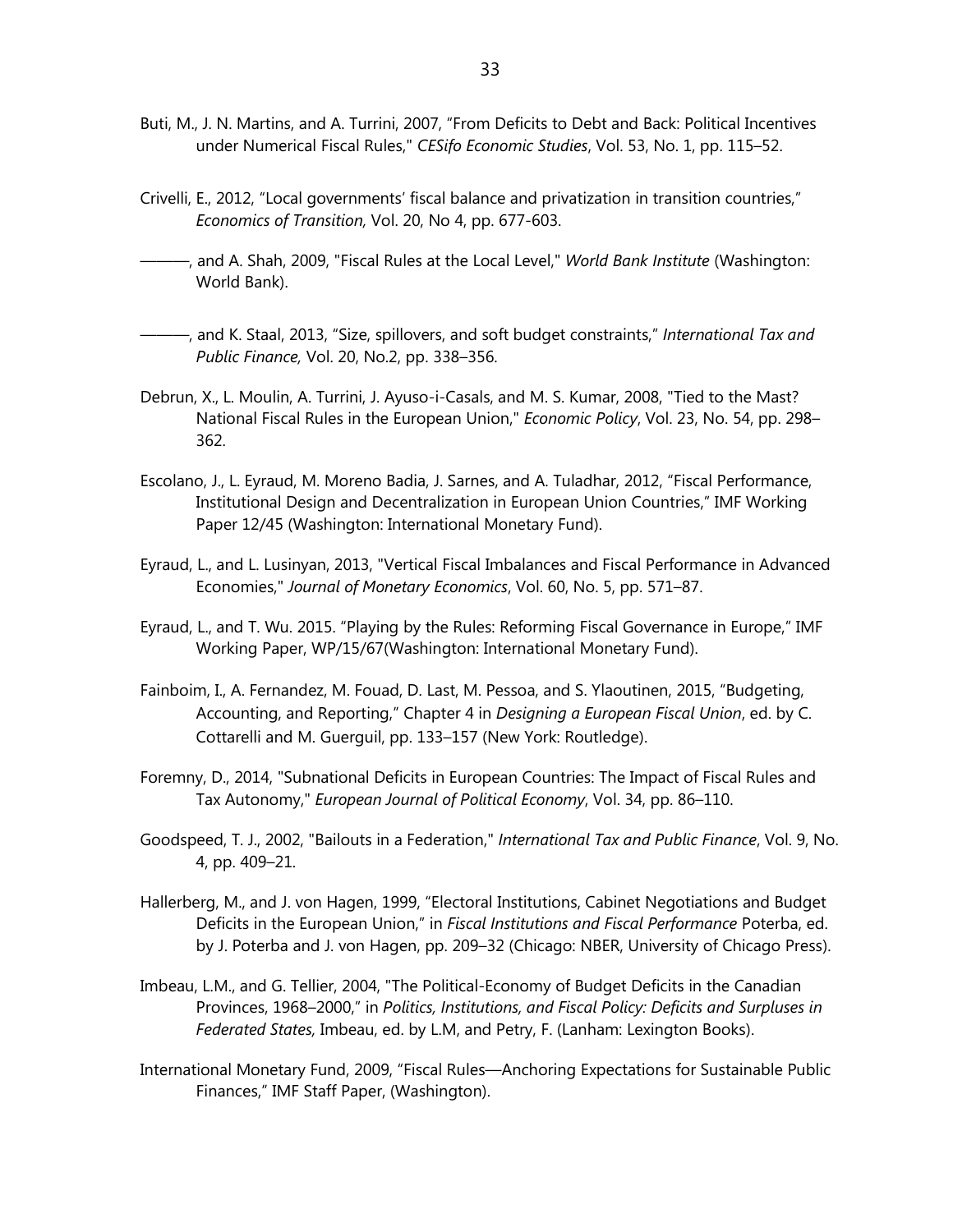- Inman, R.P, 1996, "Do Balanced Budget Rules Work? U.S. Experience and Possible Lessons for the EMU," NBER Working Paper Series No. 5838 (Cambridge: National Bureau of Economic Research).
- Krogstrup, S., and S. Wälti, 2008, "Do Fiscal Rules Cause Budgetary Outcomes?" *Public Choice*, Vol. 136, No. 1–2, pp. 123–38.
- Kumar, M., E. Baldacci, A. Schaechter, C. Caceres, D. Kim, X. Debrun, and J. Escolano, 2009, "Fiscal Rules–Anchoring Expectations for Sustainable Public Finances," IMF Staff Paper (Washington: International Monetary Fund).
- Lane, T., 1993, "Market Discipline," IMF Staff Paper (Washington; International Monetary Fund).
- Lledó, V., and J. Pereira, 2015, "Intergovernmental Fiscal Relations and Fiscal Coordination during the Crisis," in *Institutions of Intergovernmental Fiscal Relations: Challenges Ahead*, ed. by KIPF and OECD (Paris: OECD Publishing).
- Molnar, M., 2012, "Fiscal Consolidation: Part 5. What Factors Determine the Success of Consolidation Efforts?" OECD Economics Department Working Papers No. 936 (Paris: Organisation for Economic Co-operation and Development).
- Oates, W.E., 2006, "On Theory and Practice of Fiscal Decentralization," IFIR Working Paper Series 2006–05 (Lexington: Institute for Federalism & Intergovernmental Relations).
- Plekhanov, A., and R. Singh, 2006, "How Should Subnational Government Borrowing Be Regulated? Some Cross-Country Empirical Evidence," IMF Staff Papers, Vol. 53, pp. 426– 52.
- Rodden, J., 2002, "The Dilemma of Fiscal Federalism: Grants and Fiscal Performance around the World." *American Journal of Political Science*, Vol. 46, No. 3, pp. 670–87.
- Rodden, J.; G.S. Eskeland, and J. I. Litvack, 2003, *Fiscal Decentralization and the Challenge of Hard Budget Constraints* (Cambridge: MIT Press).
- Roodman, D., 2006, "How to Do Xtabond2: An Introduction to Difference and System GMM in Stata," Center for Global Development Working Paper, 103 (Washington: Center for Global Development).
- Ter-Minassian, T., 2007, "Fiscal Rules for Subnational Governments: Can they Promote Fiscal Discipline?" *OECD Journal on Budgeting*, Vol. 6, No. 3, pp. 1–11.
- ———, 2015, "Promoting Responsible and Sustainable Fiscal Decentralization," in *Handbook of Multi-level Finance*, ed. by Ahmad, E., and Brosio, G. (Cheltenham: Edward Elgar Publishing).
- Von Hagen, J., and B. Eichengreen, 1996, "Federalism, Fiscal Restraints, and the European Monetary Union," *The American Economic Review*, Vol. 86, No. 2, pp. 134–38.